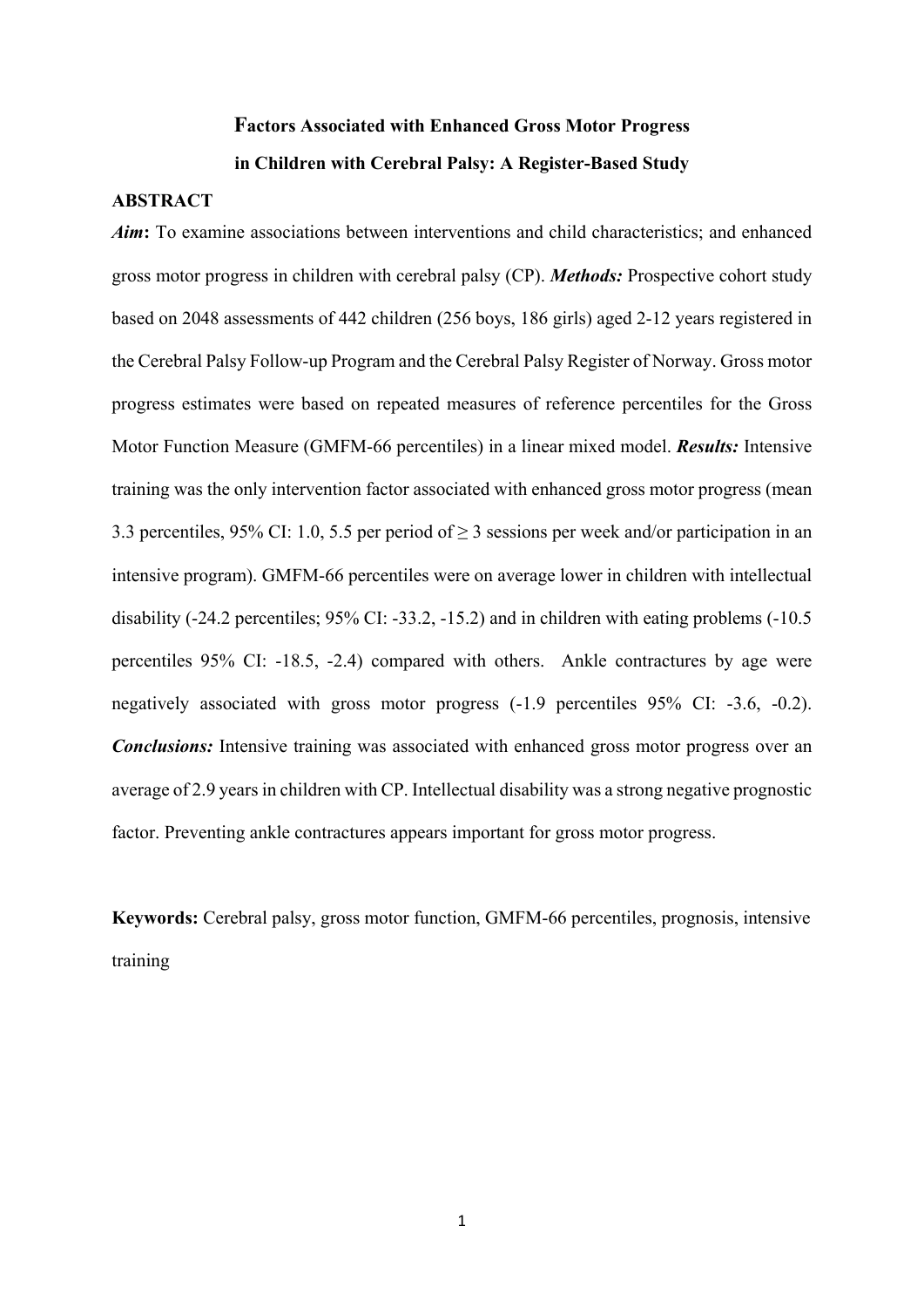Cerebral palsy (CP) describes a heterogeneous group of permanent disorders of the development of movement and posture causing activity limitation that are often accompanied by other impairments and comorbidities (Rosenbaum et al., 2007). Activity limitations in gross motor function are a core symptom (Rosenbaum et al., 2002). Gross motor function is fundamental for children to explore and interact with the environment (Chiarello et al., 2011; Lowing et al., 2010) and thus, knowledge about factors associated with gross motor progress is of great importance. Some factors have shown to benefit short-term gross motor progress (Chiarello et al., 2011; Novak et al., 2013), but possible long-term influences are still unclear, and longitudinal studies based on large cohorts of children have been requested (Law & Darrah, 2014).

According to systems theory of motor control and learning (Law & Darrah, 2014) and the International Classification of Functioning, Disability and Health (ICF) (WHO, 2001), gross motor progress is considered a result of the interactions between several factors including, but not limited to, interventions and child characteristics (Figure 1). More than 90% of children with CP receive physical therapy, most often 1-2 times per week (Myklebust et al., 2009; Palisano et al., 2012). One should expect that an increase in physical therapy frequency would enhance gross motor progress, but which role the physical therapy frequency may play for gross motor progress is inconclusive (Bartlett et al., 2014; Chiarello et al., 2011; Cope & Mohn-Johnsen, 2017; Myrhaug et al., 2014). Functional approaches of physical therapy have on the other hand evidence of effectiveness (Lowing et al., 2010; Novak et al., 2013). Functional approaches commonly involve motor learning strategies, often with high intensity by practicing goal-directed actions in a functional context numerous times per day (Law & Darrah, 2014; Lowing et al., 2010; Myrhaug et al., 2014; Novak, 2014). In our study, type of physical therapy approach was not available, but information about two of the active ingredients in functional approaches, the intensity (frequency and participation in an intensive

2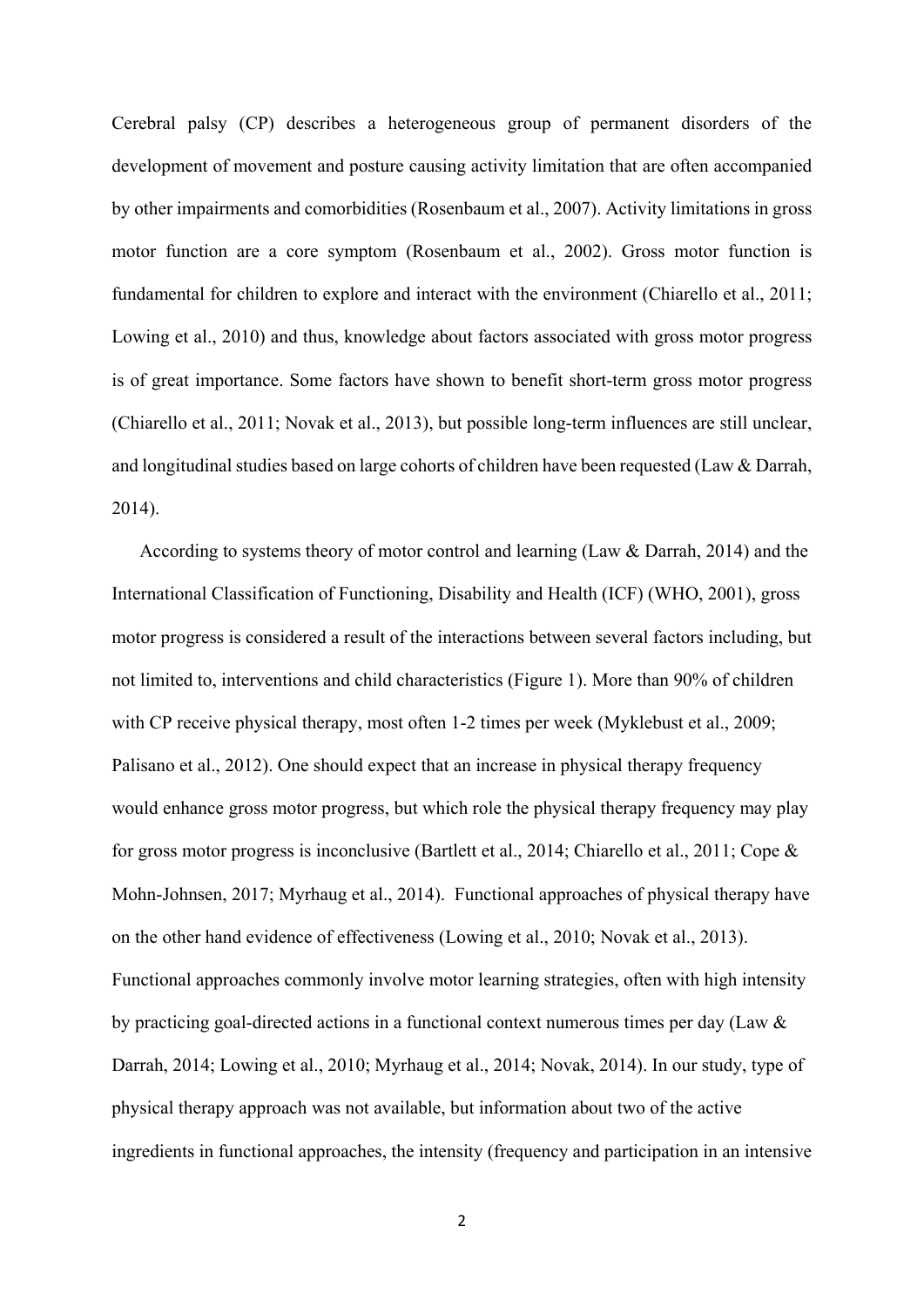program) and having goals were recorded and candidates to be associated with long-term gross motor progress (Figure 1).

Interventions targeting body functions and structures, such as Botulinum toxin A (BoNT-A) injections (Strobl et al., 2015), intrathecal baclofen (ITB) (Hasnat & Rice, 2015), surgery (Thomason et al., 2013) and the use of orthoses (Maas et al., 2014) (Figure 1) may all influence impairments, however, direct associations between these interventions and gross motor progress are not clear (Novak et al., 2013).

#### Insert Figure 1

A number of child characteristics may be associated with gross motor function and progress (Figure 1). The GMFCS (Gross Motor Function Classification System) (Palisano et al., 1997) level in combination with child age have been used extensively to predict future gross motor function both in clinical and research settings (Hanna et al., 2008b) and has shown to account for more than 80% of the variation in gross motor function (Palisano et al., 2000). Type of CP (distribution and motor disorder) has shown to affect gross motor function (Chiarello et al., 2011; Østensjø et al., 2004), but not to predict gross motor development alone (Beckung et al., 2007). Severe intellectual disability has consistently shown a negative impact on gross motor function (Beckung et al., 2008; Chiarello et al., 2011) and is suggested to be the most important impeding factor for walking ability in all types of CP (Beckung et al., 2008). Also, problems related to speech and eating (Bartlett et al., 2014) and severe visual and hearing problems (Beckung et al., 2008; Chiarello et al., 2011) may constitute an extra burden for many children and prevent gross motor progress.

 Secondary impairments of reduced range of motion (ROM) in the lower limbs (Chiarello et al., 2011; Vos et al., 2016; Østensjø et al., 2004), and pain (Bartlett et al., 2014) are as well suggested to hamper gross motor function and progress (Figure 1). Although it is largely unclear which role additional diagnoses may play for gross motor progress, active epilepsy has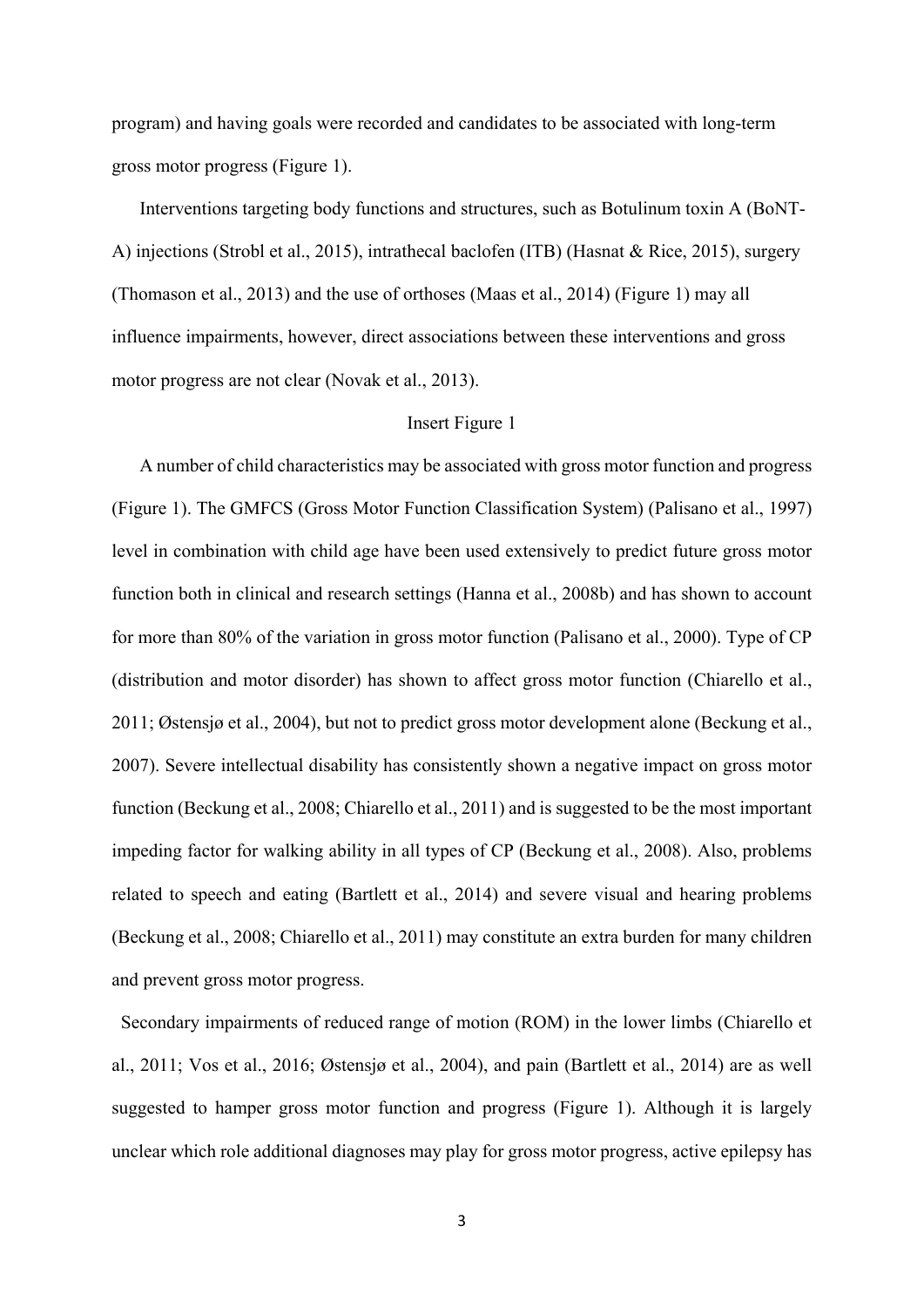been found to be negatively associated with gross motor function (Beckung et al., 2008). By contrast, higher levels of habitual physical activity have been associated with higher motor capacity in children with CP (Keawutan et al., 2014).

Creation of gross motor development curves for children with CP (Rosenbaum et al., 2002), validated in Norway (Myklebust et al., 2014), and the subsequent reference percentiles for the GMFM-66 (Hanna et al., 2008b), may render possible to more precisely monitor, predict, and compare gross motor progress over time across GMFCS levels and ages (Hanna et al., 2008b). The reference percentiles for the GMFM-66 (GMFM-66 percentiles) show the expected and average pattern of change in GMFM-66 total scores by age within each GMFCS level (Hanna et al., 2008b). Despite large individual variation (Hanna et al., 2008b), children are generally expected to follow their percentiles over time (while GMFM-66 total scores most often are expected to increase with age). Any increase in GMFM-66 percentiles therefore implies gross motor development that is better than expected. GMFM-66 percentiles have been used in a few intervention studies (Lowing et al., 2010) and are also considered useful in the present study. The aim of our study was to investigate whether and to what extent interventions and child characteristics were associated with enhanced gross motor progress in children with CP, aged 2-12 years. Enhanced gross motor progress was defined as an increase in GMFM-66 percentiles over time (mean follow-up time 2.9 years).

## *METHODS*

#### *Design and participants*

This was a prospective cohort study based on repeated data from the Cerebral Palsy Follow-up Program (CPOP) and time-independent data from The Cerebral Palsy Register of Norway (CPRN). Children are included in the registers when a diagnosis of CP is made. Data are submitted to both registers by health professionals at the 21 habilitation centers serving children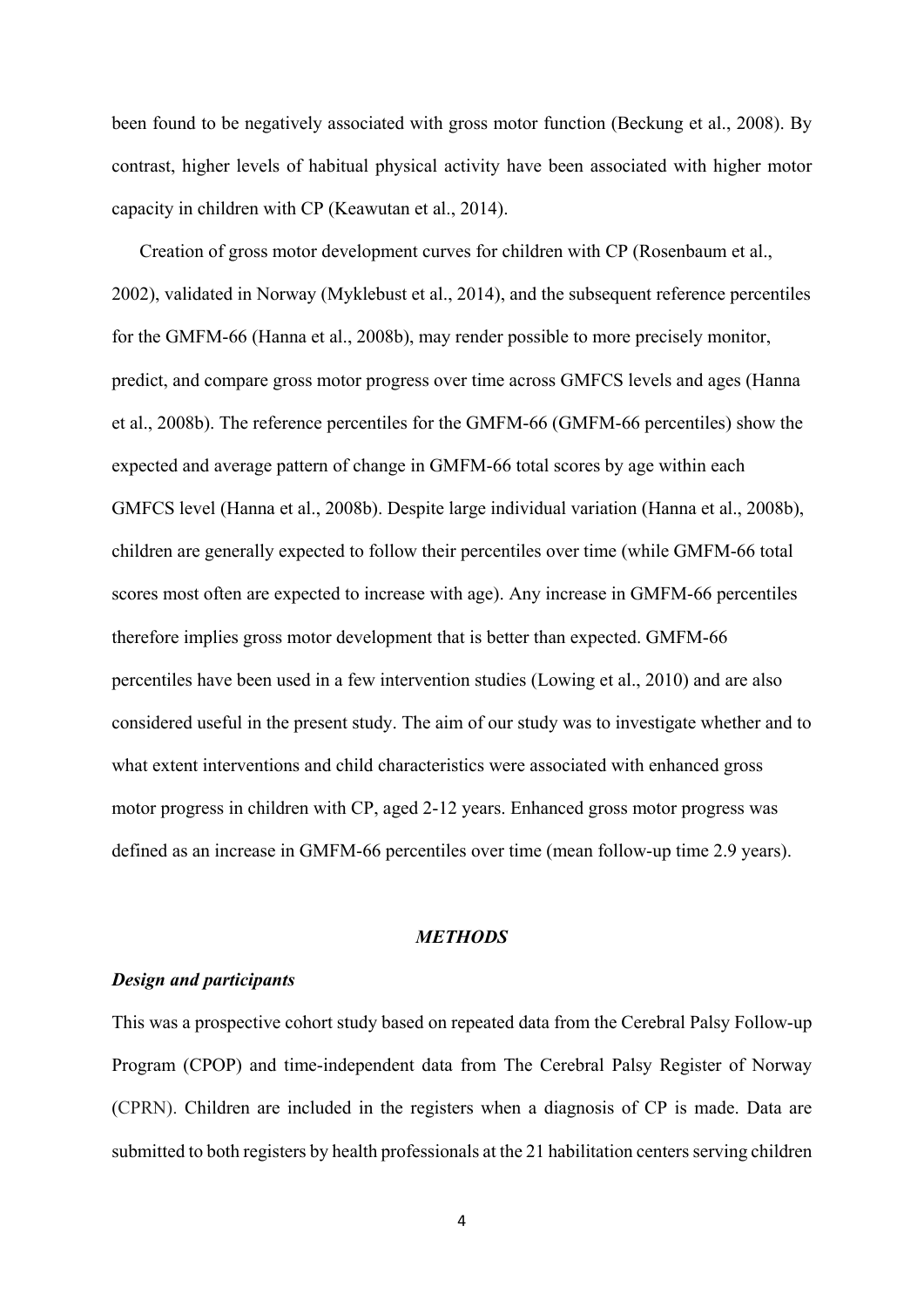diagnosed with CP in Norway (Hollung et al., 2016). Data from CPOP are linked to CPRN once per year.

CPRN includes children born in 1999 or later. Data are collected at three ages (time of diagnosis, 5 years, and 15 years). CPOP includes children born in 2002 or later, and data are collected once per year until 6 years of age (twice before 2013), and thereafter yearly for children classified as GMFCS levels II-V or every second year for children classified as GMFCS level I (yearly before 2015). Approximately 90% of children with CP in Norway are included in CPOP/CPRN (Hollung et al., 2016).

Ethical approval was given by the Regional Committee for Medical and Health Research Ethics in central Norway and the institutional board of Nord Trøndelag Hospital Trust. The registers providing data for the study are based on informed consent from parents.

# *Inclusion and exclusion criteria*

Children registered in both CPOP and CPRN with two or more GMFM-66 assessments between 2 and 12 years of age were included (reference percentiles are only available for this age span). Of the 1088 children born between 2002 and 2013 registered in CPOP and CPRN, 442 (41%) fulfilled the inclusion criteria. Younger children and children with fewer than two GMFM-66 assessments were excluded.

The study cohort included 256 boys and 186 girls with a total of 2048 assessments, of which 1498 included a GMFM-66 tests (range 2-9 per child, median: 3). About half of the assessments were on children younger than 5 years (mean 5 years SD: 2.1 years). Follow-up time varied from 1.5 months to 8.9 years (mean 2.9 years, SD: 2.0 years). The mean time between two subsequent assessments was 1.2 years (SD: 0.8 years). Other characteristics of the participants and the source population (Annual report for CPOP / CPRN 2014, [CPRN home page\)](https://www.siv.no/helsefaglig/cp-registeret) are listed in Table 1, showing that the children included largely are comparable with the source population.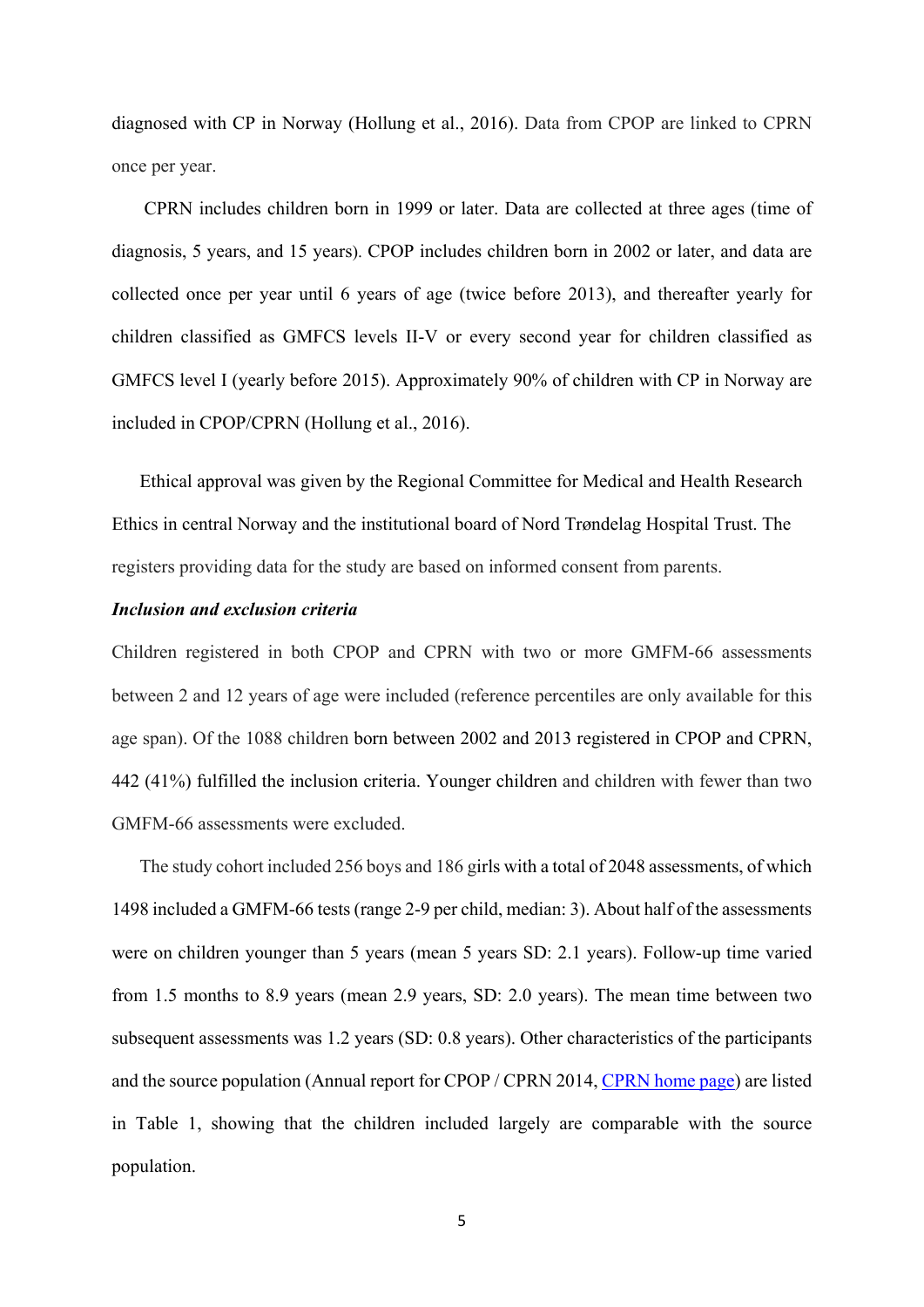#### Table 1

# *Measures*

Figure 2 provides an overview of repeated and time-independent variables used in the study. Repeated (time-dependent) variables include GMFM-66 percentiles, age, ROM, pain, CPrelated interventions, and participation in physical activity (Figure 2). Child characteristics not considered to vary from time to time (time-independent variables) included sex, GMFCS level, CP subtypes, epilepsy, and other associated health conditions; as well as intellectual, speech, eating, visual, and hearing problems and were based on data from the 5-year assessments of CPRN (Figure 2). If data were missing, available data from the time of diagnoses were used.

# Figure 2

## *Dependent variable*

The outcome variable of this study was enhanced gross motor progress defined as an increase in GMFM-66 percentiles over time. Gross motor function, which is an activity based construct according to the ICF (WHO, 2001), was repeatedly measured by the GMFM-66 (Russell et al., 2013) and total scores were converted to GMFM-66 percentiles using tabulated reference percentiles (Hanna et al., 2008a) according to age and GMFCS level. GMFCS level was considered as a time-independent variable. However, as it was repeatedly reported, different GMFCS levels were recorded in a few cases  $(n=10)$ . In those situations, the most frequent level was used. Both the GMFM-66 and the GMFCS have been found valid and reliable (Palisano et al., 1997; Russell et al., 2013).

#### *Independent variables*

#### Interventions

Intensive training was defined as 1) three or more sessions of physical therapy per week and/or 2) participation in an intensive program, and dichotomized into "intensive training" or not. Goals for treatment were dichotomized as "having goals" or not. There was no distinction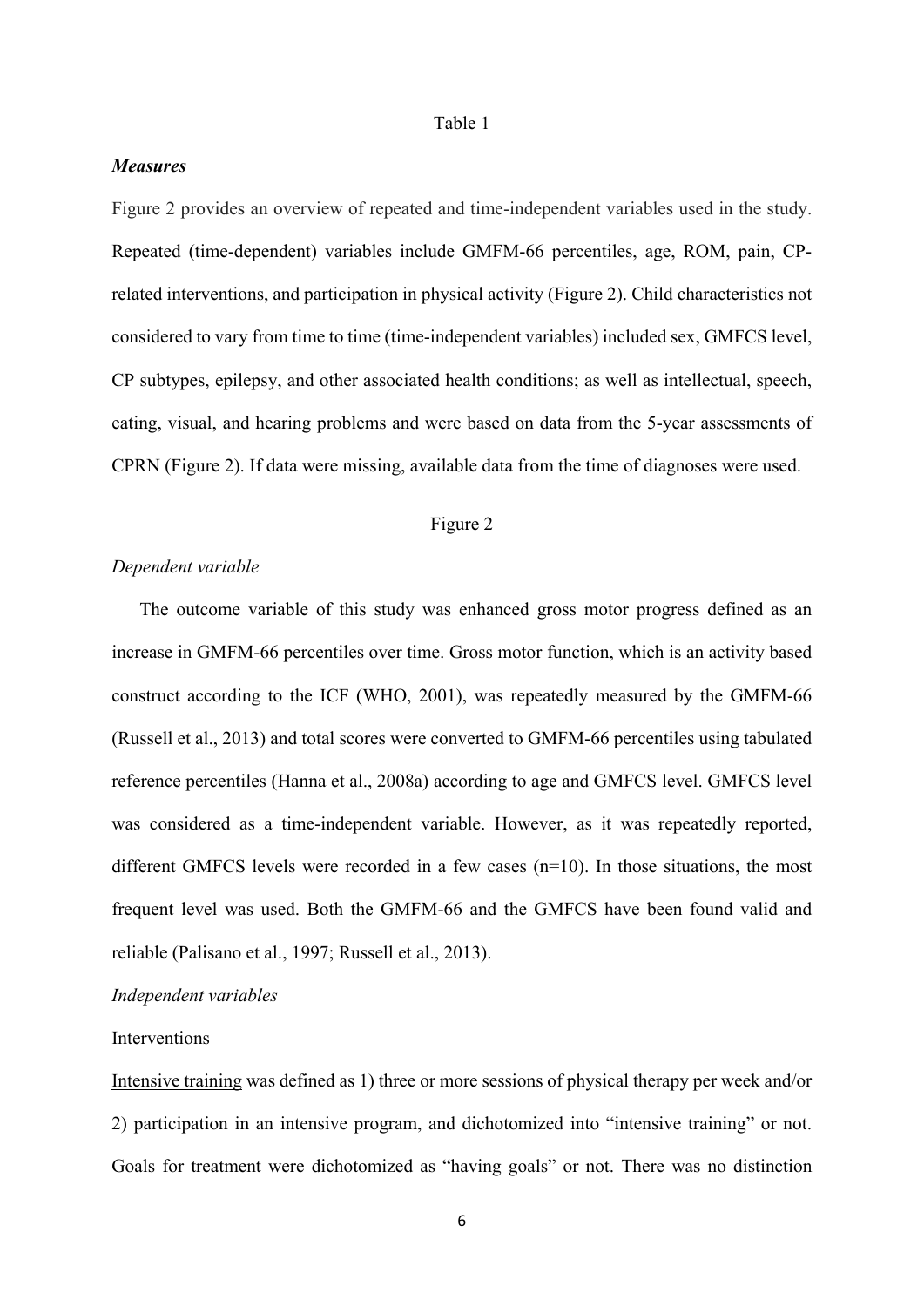between goals on different ICF levels. All interventions targeting impairments were dichotomized as "having received the intervention" or not (Table 2). For all repeated measures of interventions, the database provides information on whether the child has received the intervention since last assessment. No other details (type, duration, or episodes) are provided.

#### Table 2

#### Child characteristics

Gross motor function was classified according to GMFCS (Palisano et al., 1997) and type of CP according to The Surveillance of Cerebral Palsy in Europe (SCPE) (Cans et al., 2007). Intellectual ability was described by a wide range of standardized instruments or by clinical judgments. This information was combined and dichotomized into "intellectual disability" or not. Speech was dichotomized into "understandable speech" or not. In order to include children younger than 5 years in multivariable analyses (intellectual ability and speech were not assessed until the age of 5) they were classified as "intellectual / speech ability unknown" (Table 2). Eating problems, severe visual and severe hearing problems were recorded dichotomously and the latter two combined into "severe visual and/or severe hearing problem" or not (Table 2). Repeated measures of the secondary impairments of reduced ROM and pain were classified as "present" or not at each assessment. For reduced ROM, the CPOP guidelines for definition of contractures in the most affected leg were used [\(CPOP home page\)](http://www.oslo-universitetssykehus.no/omoss_/avdelinger_/cerebral-parese-oppfolgingsprogrammet_) (Table 2).

 Associated health conditions were dichotomized and classified into "present" or not for epilepsy and additional diagnoses (mostly syndrome diagnoses) (Table 2).

Repeated measures of participation in physical activity were dichotomized into "yes / no".

# *Data Analysis*

Simple software was developed in Excel for converting total scores of GMFM-66 (Russell et al., 2013) to GMFM-66 percentiles (Hanna et al., 2008b) using tabulated percentiles (Hanna et al., 2008a). All independent variables were explored with bivariate correlations in order to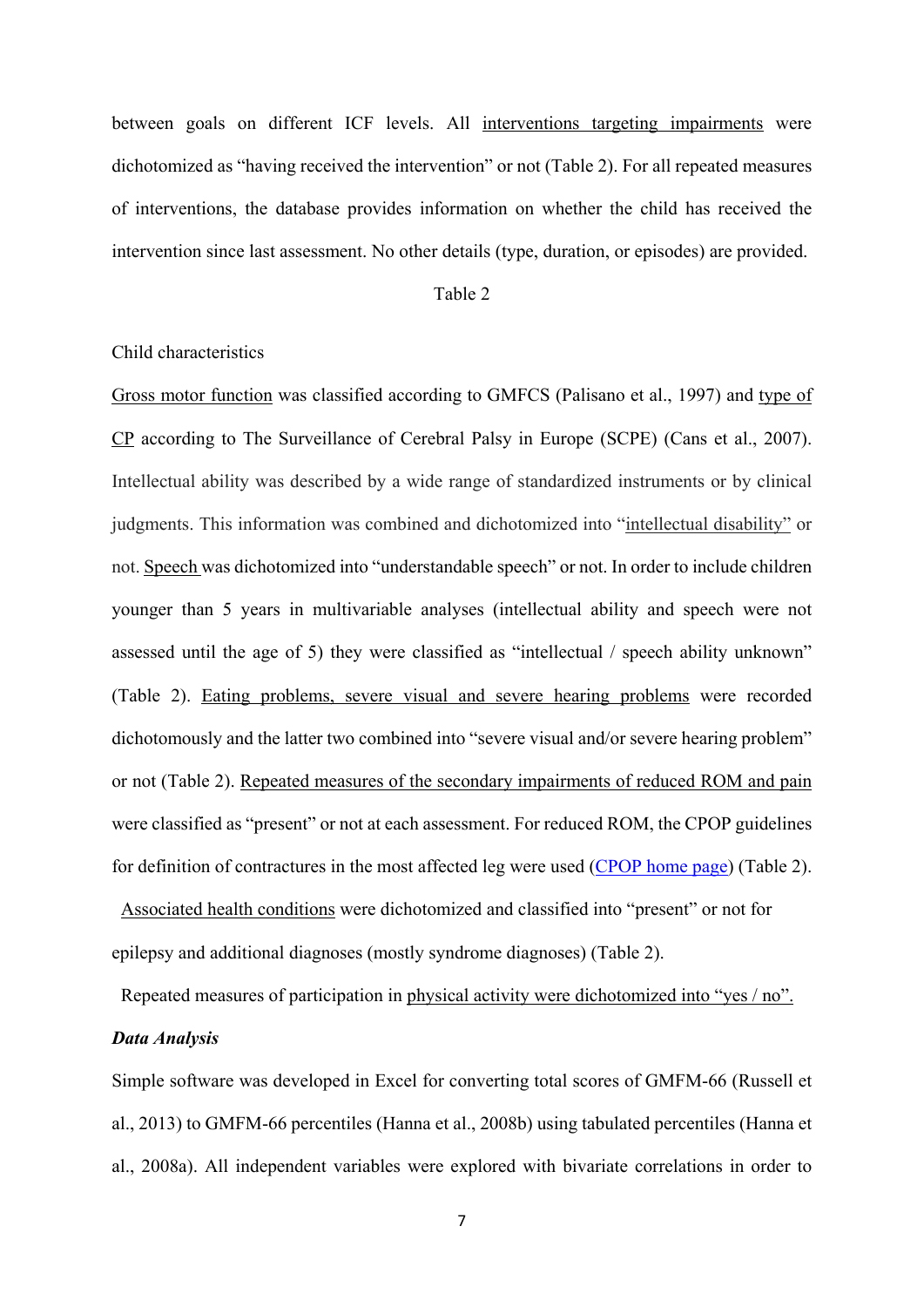examine how each factor was related to other factors and to exclude factors describing the same phenomenon. "Speech problems" therefore was excluded due to the correlation with "intellectual disability" ( $r=0.86$ ; cut-off 0.7).

The main analyses were done with repeated measures of GMFM-66 percentiles (Hanna et al., 2008b) as the dependent variable in a linear mixed model (LMM). LMM allows data to be on different levels (multilevel model) with time-independent characteristics of each child on one level, and repeated measurements of each child on a second level, and account for the dependencies between observations within each child. Also, the number and timing of observations per child are free to vary. The mean gross motor developmental trajectory over time was modeled based on the trajectories for each child, which in turn was based on all observations for that child. Although we expected that the variation between children would be larger than the variation within the children, visual inspection of the developmental trajectories of the children necessitated a model allowing both the intercepts and the regression coefficients to differ among individuals.

Due to the cumulative effect of missing data for several variables, multiple imputations were conducted. Missing data were assumed to be missing at random as missing data mainly were due to factors related to assessors (e.g. vacancies) and not to factors related to the children. Both the dependent and independent variables (Table 2) were included in the imputation model to predict the missing values. Automatic procedures allowing imputation method to be chosen based on scanning the data were applied, leading to the use of the "Fully Conditional Specification Method." Scale variables were modeled with a linear regression model and categorical variables with a logistic model. Each model used all other variables as main effect and no interaction effects were included. Both results from analyses based on complete cases only (cases with no missing data in any of the variables, n=920 assessments)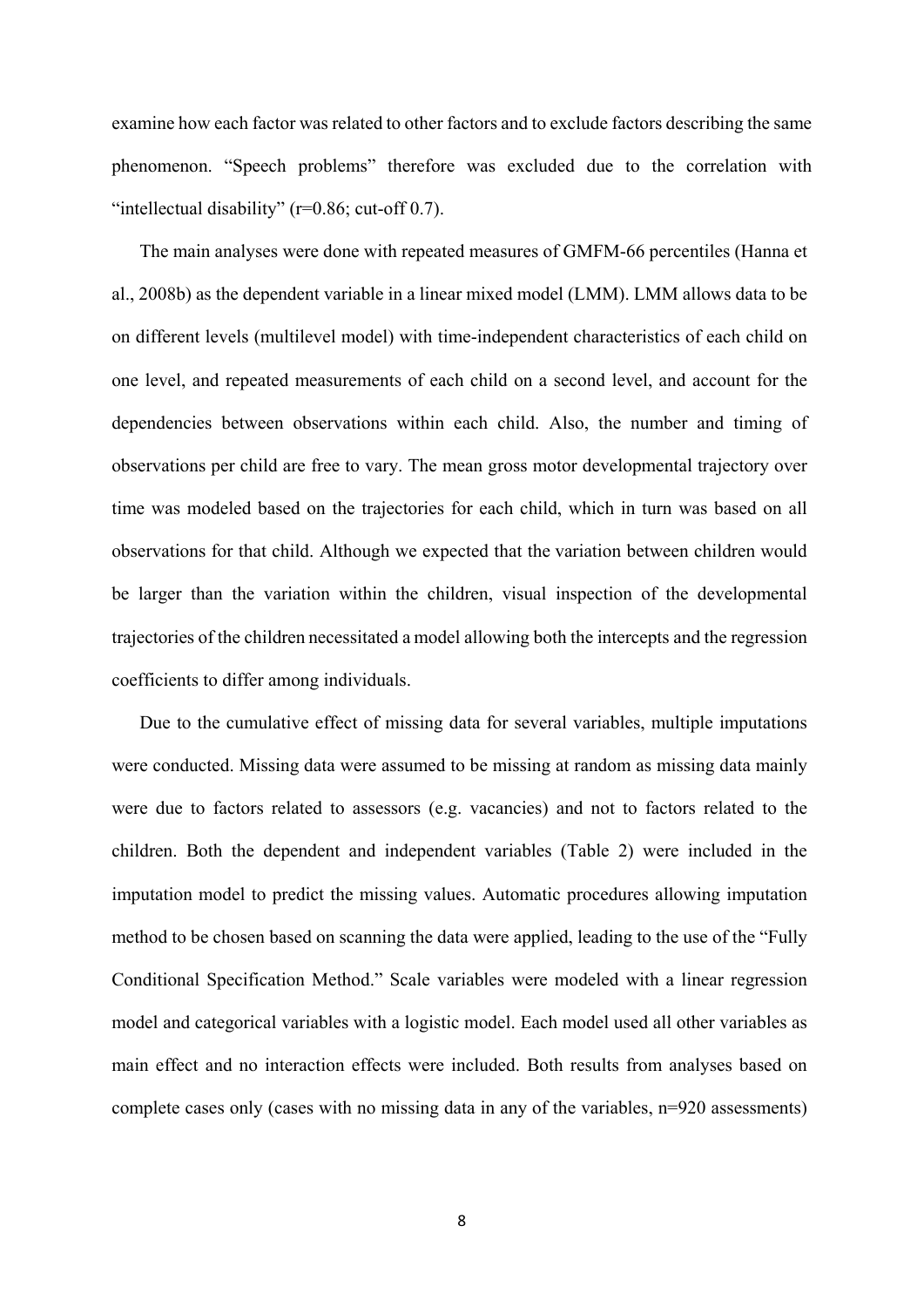and results based on pooled imputations from 20 imputations (N=2048 assessments) are presented.

The inclusion of variables in the model was based on theory, previous research, and clinical knowledge. First "intensive training" and "intellectual disability" were included. "Goals for training" was then entered, but not statistically significant and therefore removed. Since reference percentiles already are taking age and GMFCS level into account, it is a question whether these factors should be included in analyses. Since age also was expected to capture exactly when observations were made for each child, age was included. GMFCS level was statistically significantly associated with gross motor progress and included in the final model (estimates not presented). Thereafter every available factor (Table 2) were tentatively added one by one leading to the inclusion of "eating problems" and "ankle contractures" as the only variables reaching significant level. A random effect of age with unstructured variance was then added to account for different slopes. Interactions between all variables included in the model were then explored. The interaction between ankle contractures and age was the only interaction statistically significant and therefore included in the model. Model fit was checked according to the information criteria of -2 log likelihood (the smaller the better), ensuring that the final model had lower value than the empty model (7900.074 vs 13261.873), and that the inclusion of no other variables provided lower value. Statistics were performed using SPSS Version 23. Significance level was set at 0.05.

#### *RESULTS*

The median change in GMFM-66 percentiles from one assessment to the next was 0 (interquartile range: -5 to 10), and the most frequent change was 0, showing that children largely followed their own percentile. Nevertheless, there was a mean increase of 2.1 percentiles per year, (95% CI: 1.2, 3.0) for the children in this study cohort. Table 3 shows the factors associated with change in GMFM-66 percentiles over time. Since the multivariable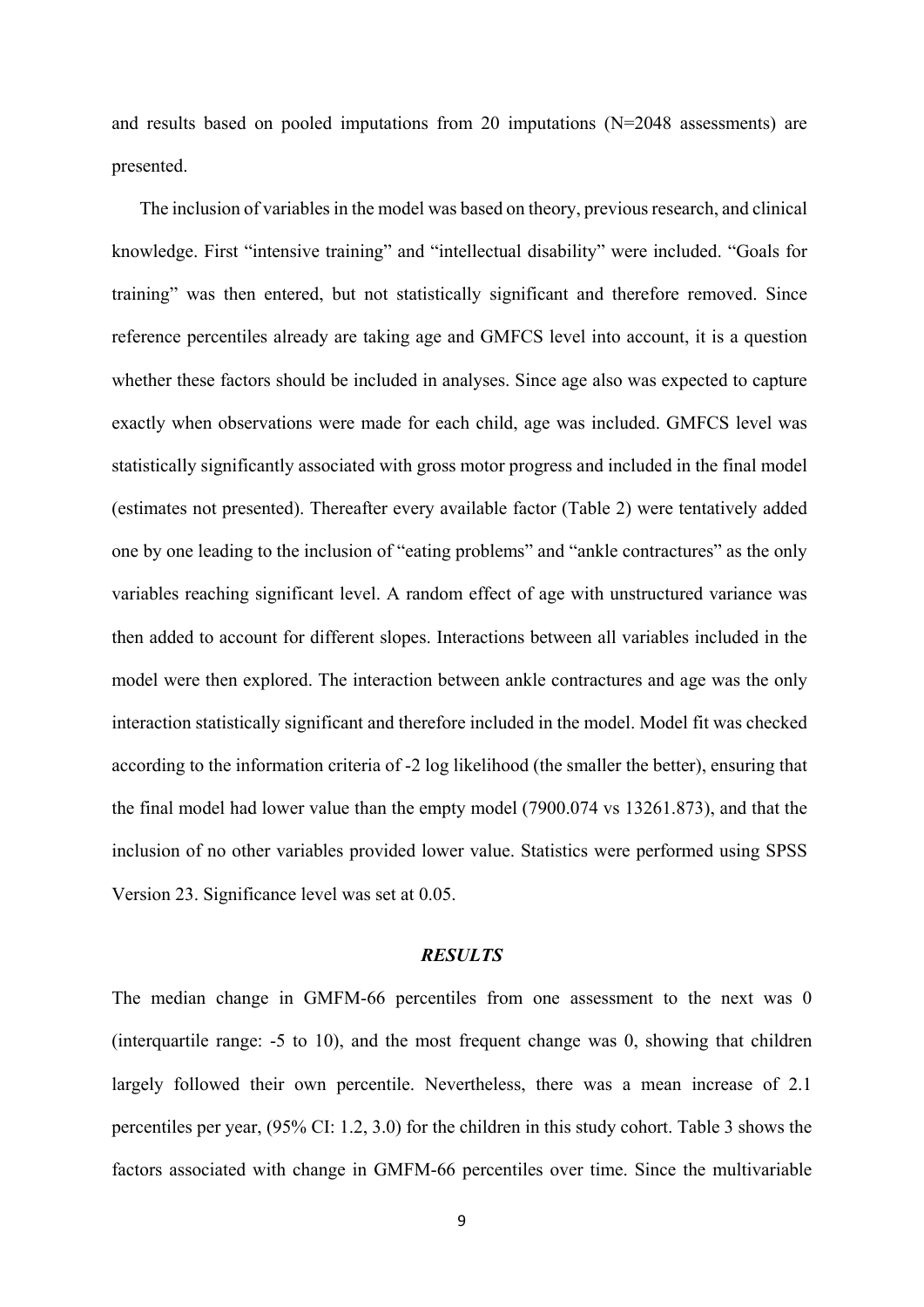model based on complete cases (Table 3, left side) revealed only minor differences from the model based on imputed data (Table 3, right side), the results refer to complete cases only.

#### Table 3

Periods with intensive training  $(\geq 3$  sessions per week and/or participation in an intensive program) was the only intervention factor associated with enhanced gross motor progress (mean 3.3 percentiles per period, 95% CI: 1.0, 5.5) (Figure 3a). There were no statistically significant interactions between intensive training and other variables included in the model, suggesting that intensive training was associated with gross motor progress in all children independent of GMFCS level, intellectual ability, and other included variables.

# Figure 3

The mean gross motor developmental trajectory was independent of age and other covariates 24.2 percentiles (95% CI: 15.2, 33.2) lower in children with intellectual disability (14%) (Figure 3b) and 10.5 percentiles (95% CI: 2.4, 18.5) lower in children having eating problems (23%) (Figure 3c) compared to counterparts, although the association related to eating problems was not statistically significant in the imputed model (Table 3, right column). The interaction between ankle contractures and age (Figure 3d) suggests that ankle contractures represent a greater obstacle to gross motor progress as children grow older (-1.9 percentiles per year, 95% CI: -3.6, -0.2).

#### *DISCUSSION*

In this longitudinal study of children with CP in the age group 2-12 years, enhanced gross motor progress was defined as an increase in GMFM-66 percentiles over time. During the follow-up period (mean 2.9 years), children largely followed their percentile curves. Periods with intensive training was independent of all other factors included in the model, positively associated with enhanced gross motor progress and the only intervention factor related to gross motor progress. Ankle contractures were negatively associated with gross motor progress as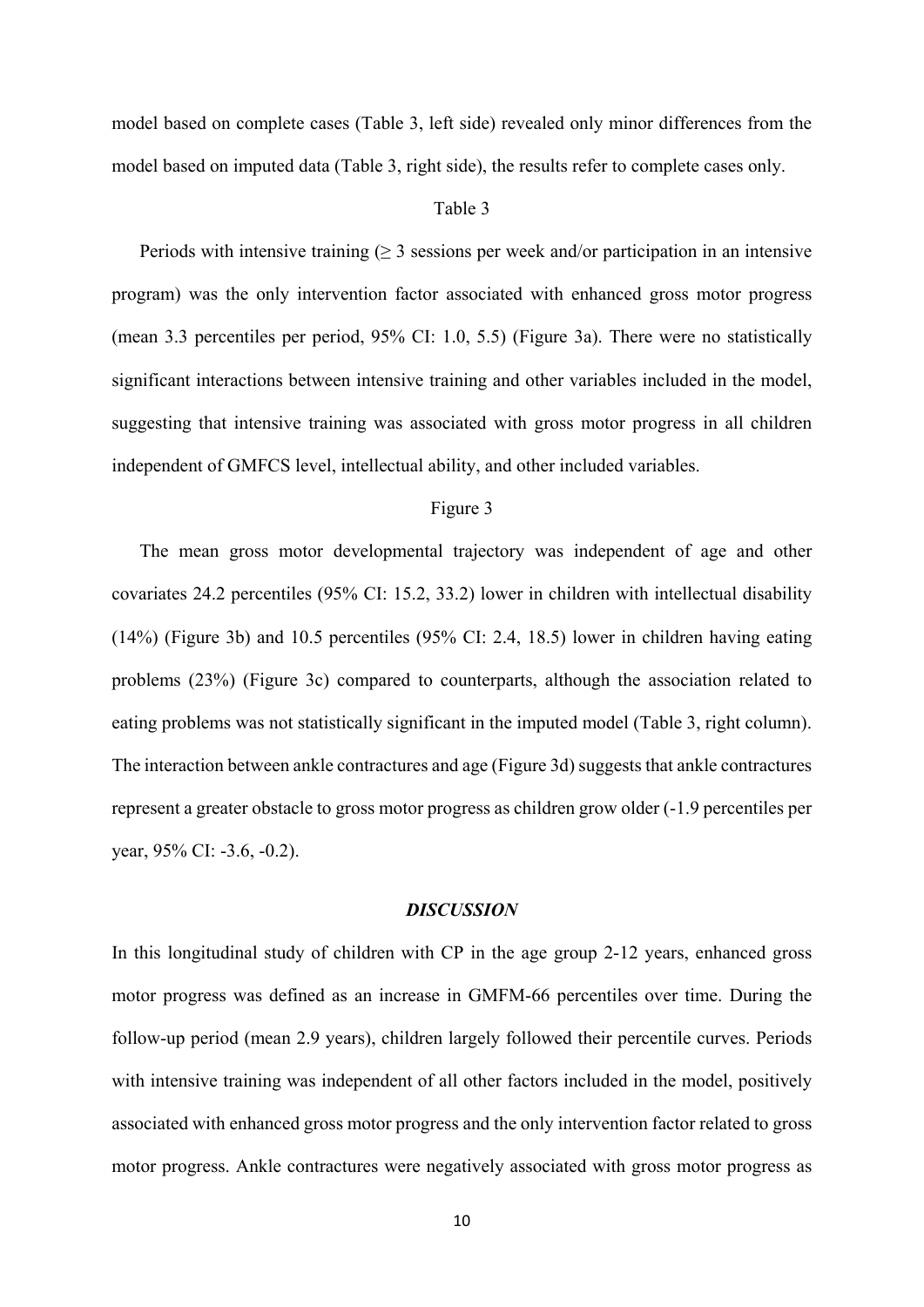children grew older. Children with intellectual disability and eating problems developed on a level considerably below the levels of counterparts.

Although research on the impact of intensity of physical therapy is inconclusive (Chiarello et al., 2011; Cope & Mohn-Johnsen, 2017; Myrhaug et al., 2014), our finding is largely in accordance with previous studies of intensive functional training (Lowing et al., 2010; Novak et al., 2013). Due to the lack of longer term follow-up studies, the implications of intensive training for long-term gross motor progress have remained largely unclear. By overcoming possible limitations associated with small samples, short duration of follow-ups, and crosssectional designs, our results suggest that enhanced gross motor progress is more likely to occur in children who receive intensive training ( $\geq$  3 sessions per week and/or participating in an intensive program). Furthermore, results also suggest a dose response relationship between number of periods with intensive training and long term gross motor progress. Accordingly, our study showed that while one period with intensive training enhanced gross motor progress by 3.3 percentiles, two periods are suggested to enhance gross motor progress by 6.6 percentiles.

Although associations should not be interpreted as causal, prospective cohort studies are considered a strong study design and findings may argue for increased use of intensive training in children with CP, i.e. if gross motor progress is the goal. Moreover, our findings suggest that intensive training enhances gross motor progress in children with CP independent of the other factors included in our model, and the results therefore give reasons to recommend intensive training independent of intellectual ability or any of the other factors included.

In contrast to previous studies (Lowing et al., 2010; Novak et al., 2013), having goals as measured in this study, was not associated with enhanced gross motor progress. Since we were not able to distinguish between goals targeting activity limitations and goals targeting impairments, and since interventions addressing impairments may not improve gross motor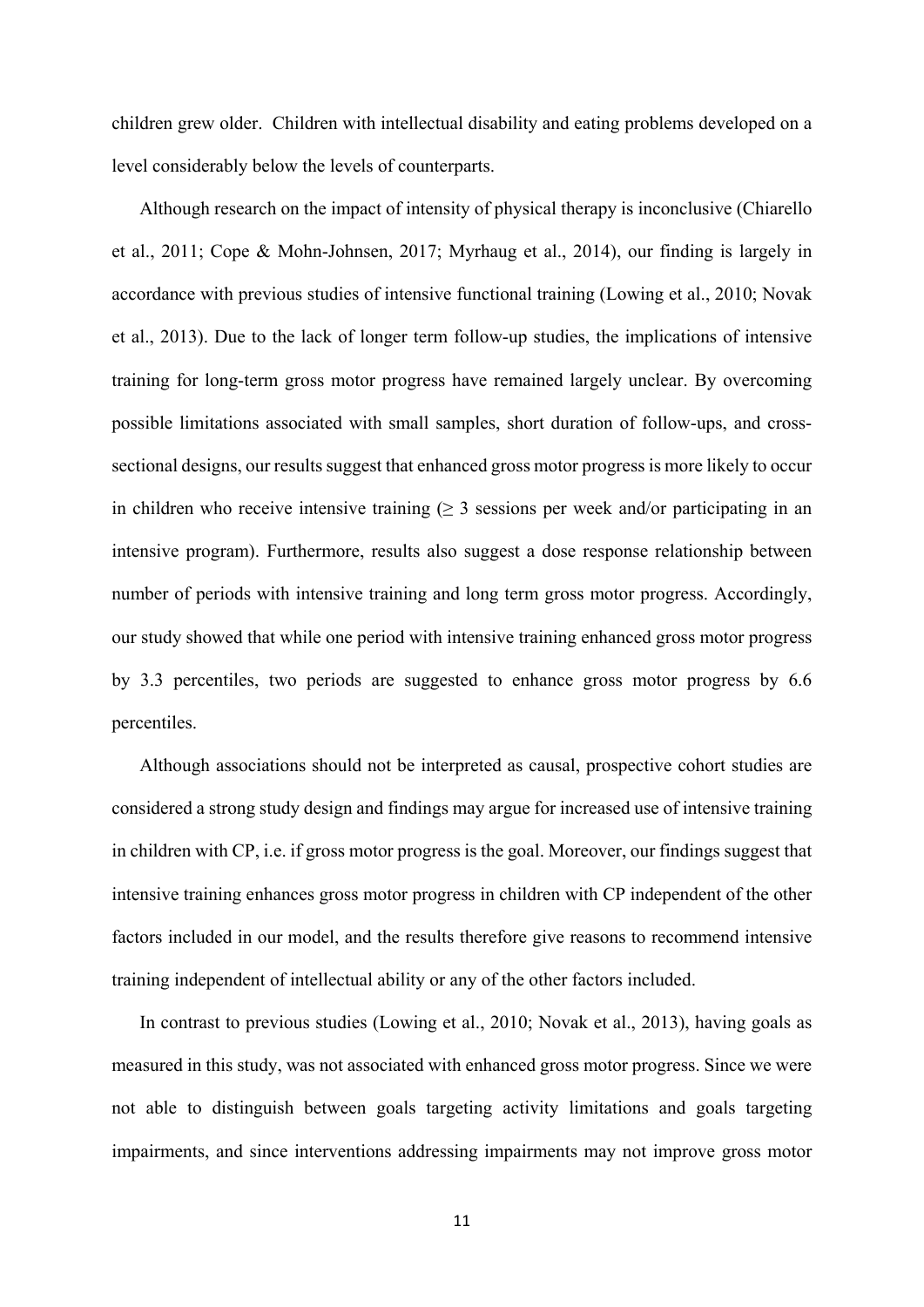function (Novak et al., 2013), this result may be due to shortcomings in methods. The finding, therefore, should not be taken as an argument for not working goal-directed.

Our results concerning intellectual disability are in accordance with previous research (Beckung et al., 2008; Chiarello et al., 2011; Østensjø et al., 2004). Few, if any, studies have been able to estimate the size of the disadvantage, but according to our results the average level of gross motor function was 24.2 percentiles lower for children with intellectual disability compared with others. Our results also suggest that the gross motor differences related to intellectual disability were independent of age, GMFCS level, intensive training, eating problems and ankle contractures by age. Intellectual disability can therefore be considered a negative gross motor prognostic factor and thereby useful for clinicians and parents when planning for the future.

In average the gross motor developmental trajectories of children having eating problems were lower than the trajectories of counterparts in results based on complete cases, but not statistically significant in the model with imputations. Hence, the strength and interpretation of this finding should be treated with caution. One may speculate whether eating problems serve as a proxy for other unidentified impairments. Anyhow, findings are in accordance with previous results that neither has been convincing (Bartlett et al., 2014).

Reduced ROM in the lower limbs has been found to negatively influence gross motor function (Bartlett et al., 2014; Chiarello et al., 2011; Vos et al., 2016) yet, the long-term impact of this impairment has been unclear. Our results suggest that ankle contractures constitute obstacles that reduce the likelihood of gross motor progress as children grow older (-1.9 percentiles per year), which may justify the need for maintaining ROM in therap*y.* However, in accordance with previous studies (Novak et al., 2013), none of the interventions targeting impairments were associated with enhanced gross motor progress. This may be due to shortcomings, as some of the children who received for example BoNT-A injections had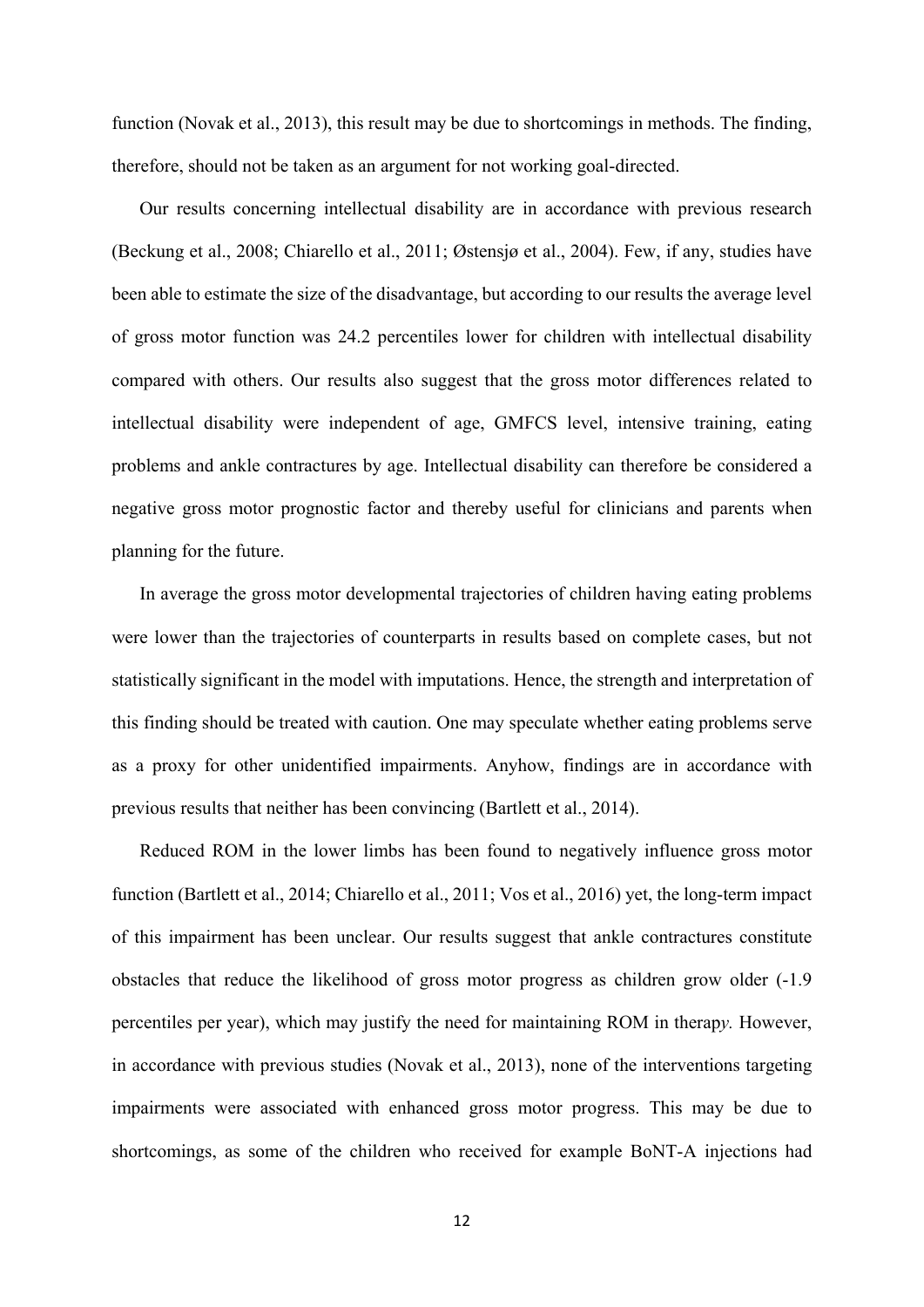already developed contractures in their ankles and therefore were less prone to advance in gross motor function. Therefore, we cannot conclude that interventions targeting contractures should be discontinued. On the contrary, the negative association between ankle contractures by age and gross motor progress support the inclusion of interventions aimed to reduce contractures in therapy.

#### *Strengths and limitations*

The longitudinal study design and the use of a large representative cohort of children with CP from national high-coverage registers are considered strengths. Moreover, the fact that the children predominantly followed their own percentile curve implies that development beyond what is expected according to GMFM-66 percentiles constitutes a meaningful measure of enhanced gross motor progress. Since results based on complete cases largely corresponded to results based on multiple imputations, missing data were not considered a limitation. Furthermore, using GMFM-66 percentiles as outcome was considered an advantage since they eliminated the need for different interpretations across GMFCS levels and ages. Still, GMFCS level was statistically significantly associated with gross motor progress, possibly indicating that GMFCS may be related to unknown factors that influence gross motor progress. However, the inclusion of GMFCS in the model did not change the main findings. The estimates for the different GMFCS levels were therefore not considered of relevance for the research question.

Since data were collected in clinical settings, the precision of the estimates may be lower than in research settings. It might even be speculated whether some factors of relevance for gross motor progress were disregarded due to the occurrence of type II errors. Despite access to information through the national registers, no information about family and home environment was available, which is considered a limitation. These reservations should be taken into account in interpretation of our results. To verify our findings, additional long-term multivariable studies based on GMFM-66 percentiles are needed.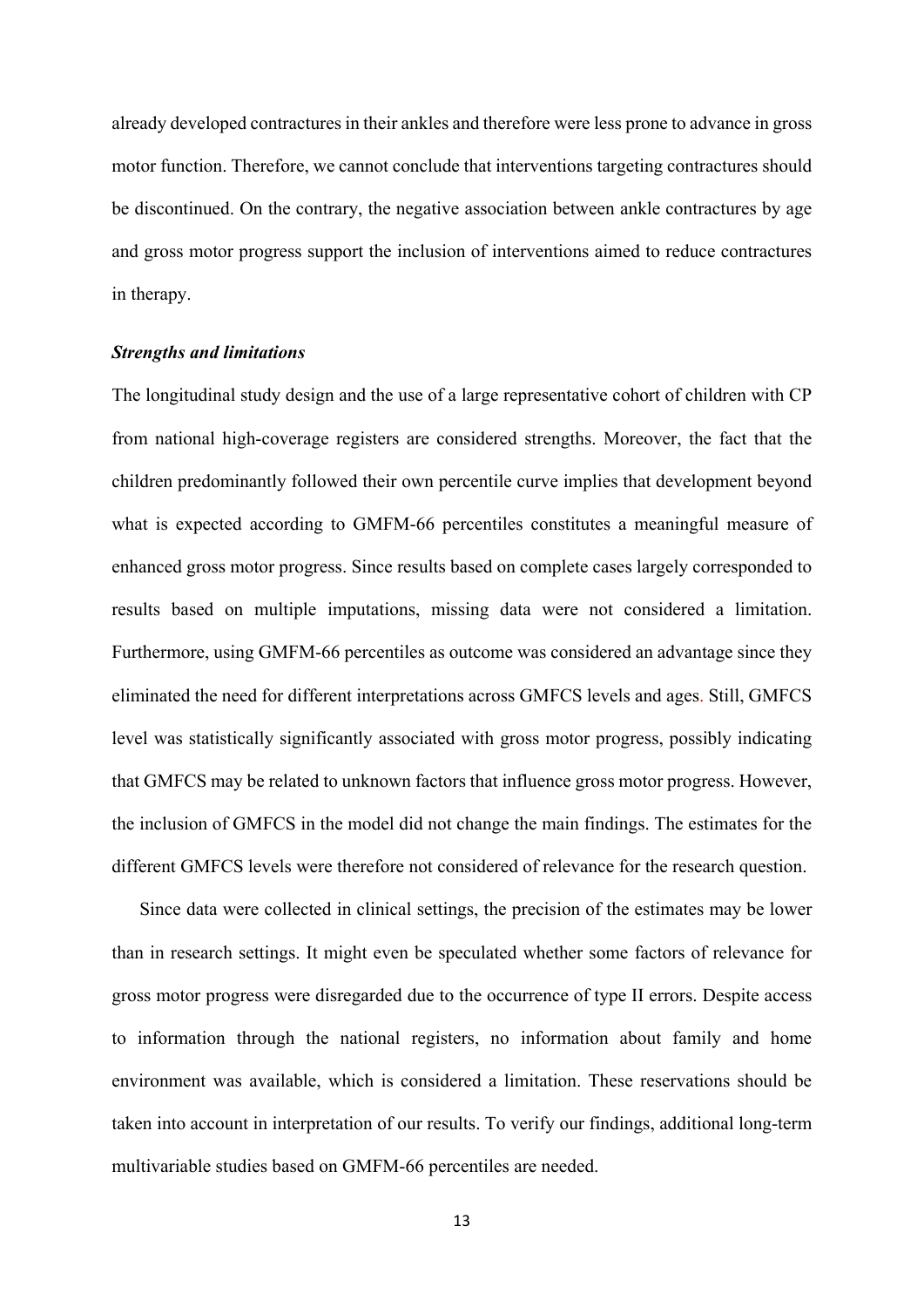#### *CONCLUSIONS*

Results indicate that intensive training may enhance long-term gross motor progress in children with CP regardless of GMFCS level. Thus, when gross motor progress is a goal in therapy, intensive training should be considered. Ankle contractures may hamper long term gross motor progress and should be addressed in therapy. Intellectual disability was the strongest negative prognostic factor suggesting a considerable lower mean gross motor developmental trajectory for children with intellectual disability compared to counterparts.

#### *REFERENCES*

- Bartlett, D. J., Chiarello, L. A., McCoy, S. W., Palisano, R. J., Jeffries, L., Fiss, A. L., . . . Wilk, P. (2014). Determinants of gross motor function of young children with cerebral palsy: a prospective cohort study. *Dev Med Child Neurol, 56*(3), 275-282. doi:10.1111/dmcn.12317
- Beckung, E., Carlsson, G., Carlsdotter, S., & Uvebrant, P. (2007). The natural history of gross motor development in children with cerebral palsy aged 1 to 15 years. *Developmental Medicine & Child Neurology, 49*(10), 751-756. doi:10.1111/j.1469- 8749.2007.00751.x
- Beckung, E., Hagberg, G., Uldall, P., Cans, C., & Surveillance of Cerebral Palsy in, E. (2008). Probability of walking in children with cerebral palsy in Europe. *Pediatrics, 121*(1), e187-192. doi:10.1542/peds.2007-0068
- Cans, C., Dolk, H., Platt, M., Colver, A., Prasausk1ene, A., & Krägeloh-Mann, I. (2007). Recommendations from the SCPE collaborative group for defining and classifying cerebral palsy. *Developmental Medicine & Child Neurology, 49*(s109), 35-38.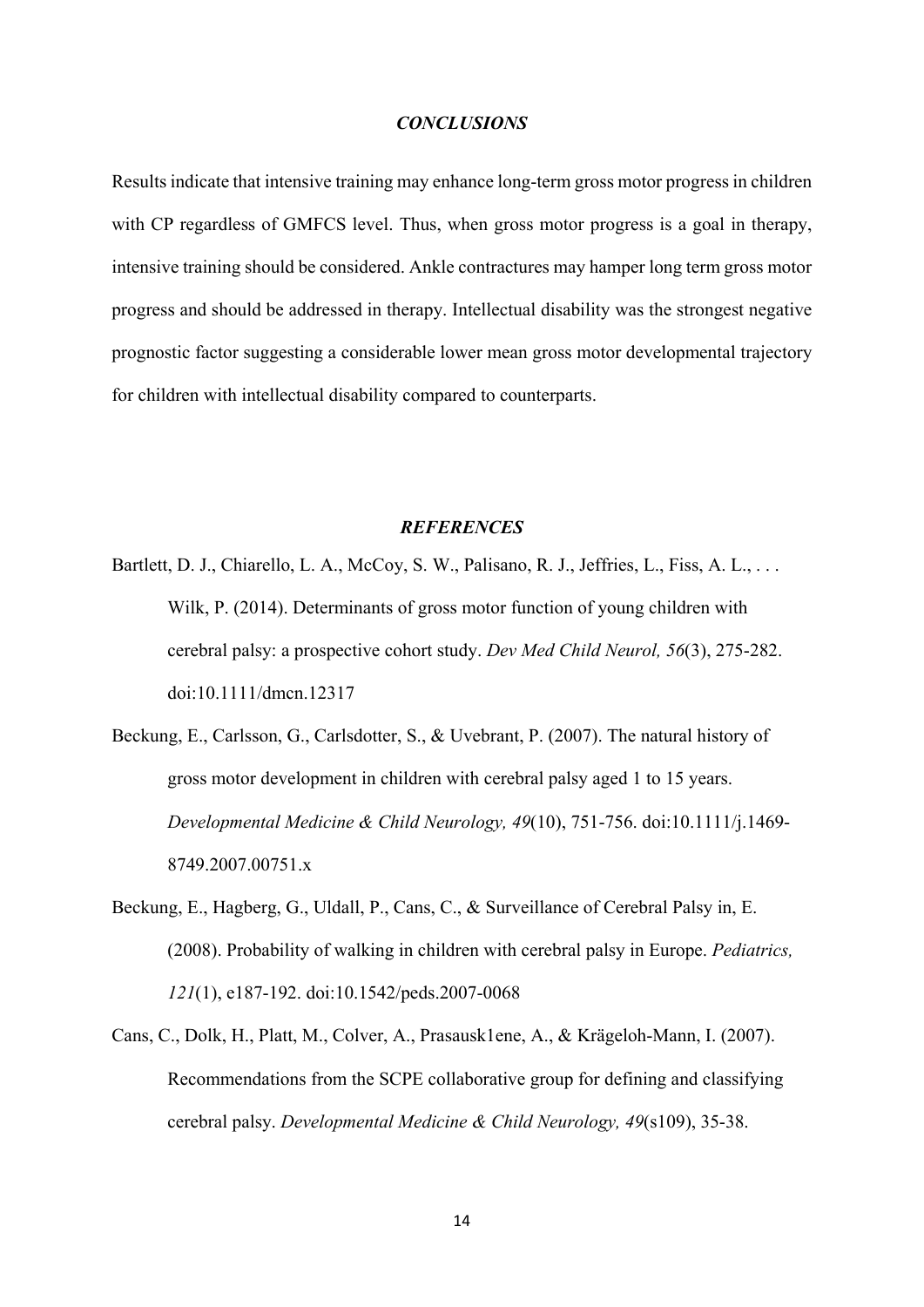- Chiarello, L. A., Palisano, R. J., Bartlett, D. J., & McCoy, S. W. (2011). A multivariate model of determinants of change in gross-motor abilities and engagement in self-care and play of young children with cerebral palsy. *Phys Occup Ther Pediatr, 31*(2), 150-168. doi:10.3109/01942638.2010.525601
- Cope, S., & Mohn-Johnsen, S. (2017). The effects of dosage time and frequency on motor outcomes in children with cerebral palsy: A systematic review. *Dev Neurorehabil*, 1- 12.
- Hanna, S. E., Bartlett, D., Rivard, L. M., & Russell, D. (2008a). Tabultated reference percentiles for the 66-item Gross Motor Function Measure for use with children having cerebral palsy.
- Hanna, S. E., Bartlett, D. J., Rivard, L. M., & Russell, D. J. (2008b). Reference curves for the Gross Motor Function Measure: percentiles for clinical description and tracking over time among children with cerebral palsy. *Phys Ther, 88*(5), 596-607. doi:10.2522/ptj.20070314
- Hasnat, M. J., & Rice, J. E. (2015). Intrathecal baclofen for treating spasticity in children with cerebral palsy. *Cochrane Database Syst Rev, 11*, CD004552. doi:10.1002/14651858.CD004552.pub2
- Hollung, S. J., Vik, T., Wiik, R., Bakken, I. J., & Andersen, G. L. (2016). Completeness and correctness of cerebral palsy diagnoses in two health registers: implications for estimating prevalence. *Developmental Medicine & Child Neurology*, n/a-n/a. doi:10.1111/dmcn.13341
- Keawutan, P., Bell, K., Davies, P. S., & Boyd, R. N. (2014). Systematic review of the relationship between habitual physical activity and motor capacity in children with cerebral palsy. *Res Dev Disabil, 35*(6), 1301-1309. doi:10.1016/j.ridd.2014.03.028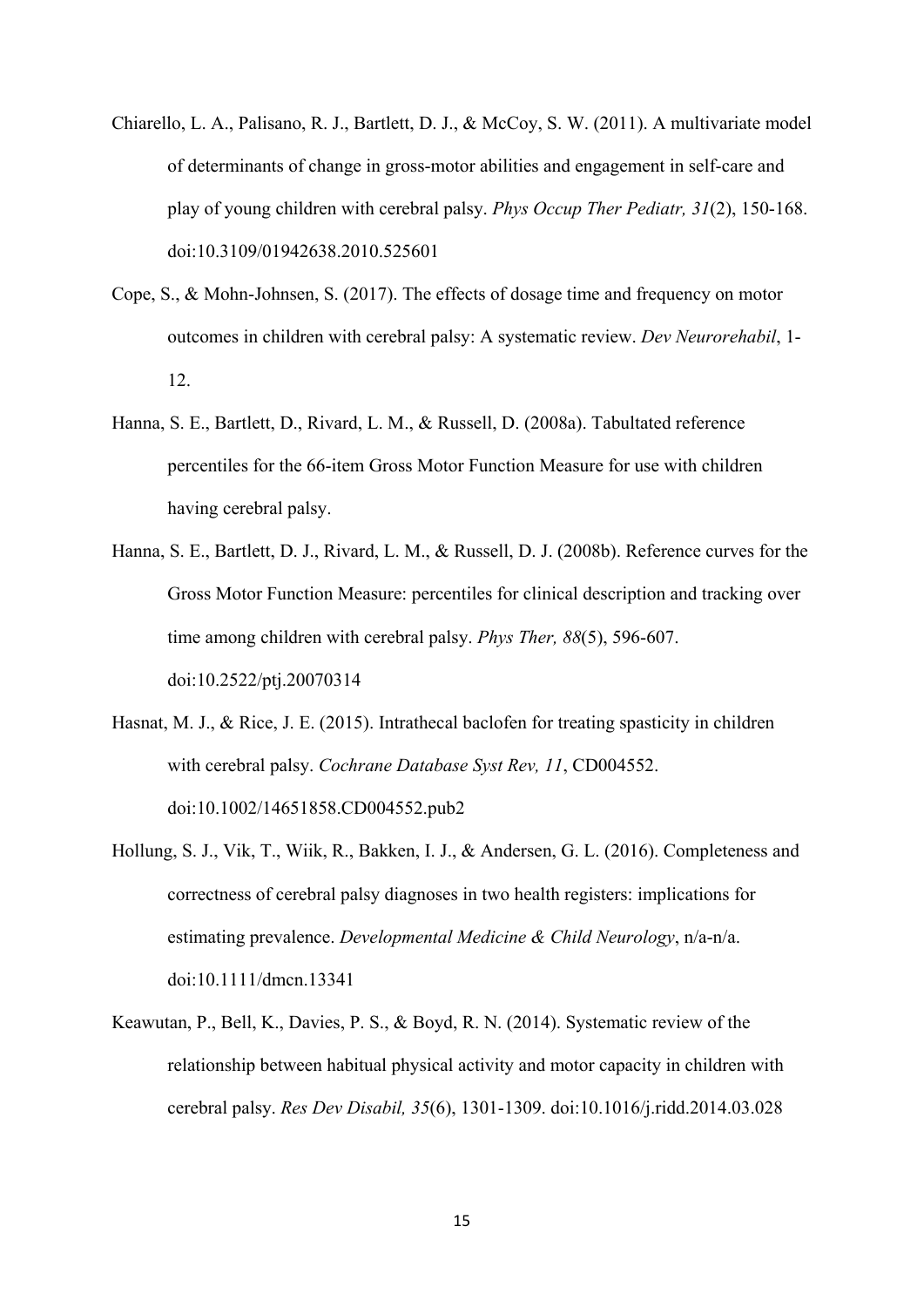- Law, M., & Darrah, J. (2014). Emerging Therapy Approaches: An Emphasis on Function. *J Child Neurol*. doi:10.1177/0883073814533151
- Lowing, K., Bexelius, A., & Carlberg, E. B. (2010). Goal-directed functional therapy: a longitudinal study on gross motor function in children with cerebral palsy. *Disabil Rehabil, 32*(11), 908-916. doi:10.3109/09638280903353422
- Maas, J., Dallmeijer, A., Huijing, P., Brunstrom-Hernandez, J., van Kampen, P., Bolster, E., . . . Becher, J. (2014). A randomized controlled trial studying efficacy and tolerance of a knee-ankle-foot orthosis used to prevent equinus in children with spastic cerebral palsy. *Clin Rehabil, 28*(10), 1025-1038. doi:10.1177/0269215514542355
- Myklebust, G., Jahnsen, R., & Elkjaer, S. (2009). Registration of interventions in children with cerebral palsy during three years-a populationbased study. *Developmental Medicine & Child Neurology, 51*, 65. doi:10.1111/j.1469-8749.2009.03452\_2.x
- Myklebust, G., Jahnsen, R., & Elkjaer, S. (2014). Development of gross motor function in children with cerebral palsy: an investigation of 'motor growth curves'. *Developmental Medicine & Child Neurology, 56*, 39-112. doi:10.1111/dmcn.12540
- Myrhaug, H. T., Østensjø, S., Larun, L., Odgaard-Jensen, J., & Jahnsen, R. (2014). Intensive training of motor function and functional skills among young children with cerebral palsy: a systematic review and meta-analysis. *BMC Pediatr, 14*(1), 292.
- Novak, I. (2014). Evidence-based diagnosis, health care, and rehabilitation for children with cerebral palsy. *J Child Neurol, 29*(8), 1141-1156.
- Novak, I., McIntyre, S., Morgan, C., Campbell, L., Dark, L., & Morton, N. (2013). State of the evidence: systematic review of interventions for children with cerebral palsy. *Dev Med Child Neurol, 55*. doi:10.1111/dmcn.12246
- Palisano, R., Begnoche, D. M., Chiarello, L. A., Bartlett, D. J., McCoy, S. W., & Chang, H. J. (2012). Amount and focus of physical therapy and occupational therapy for young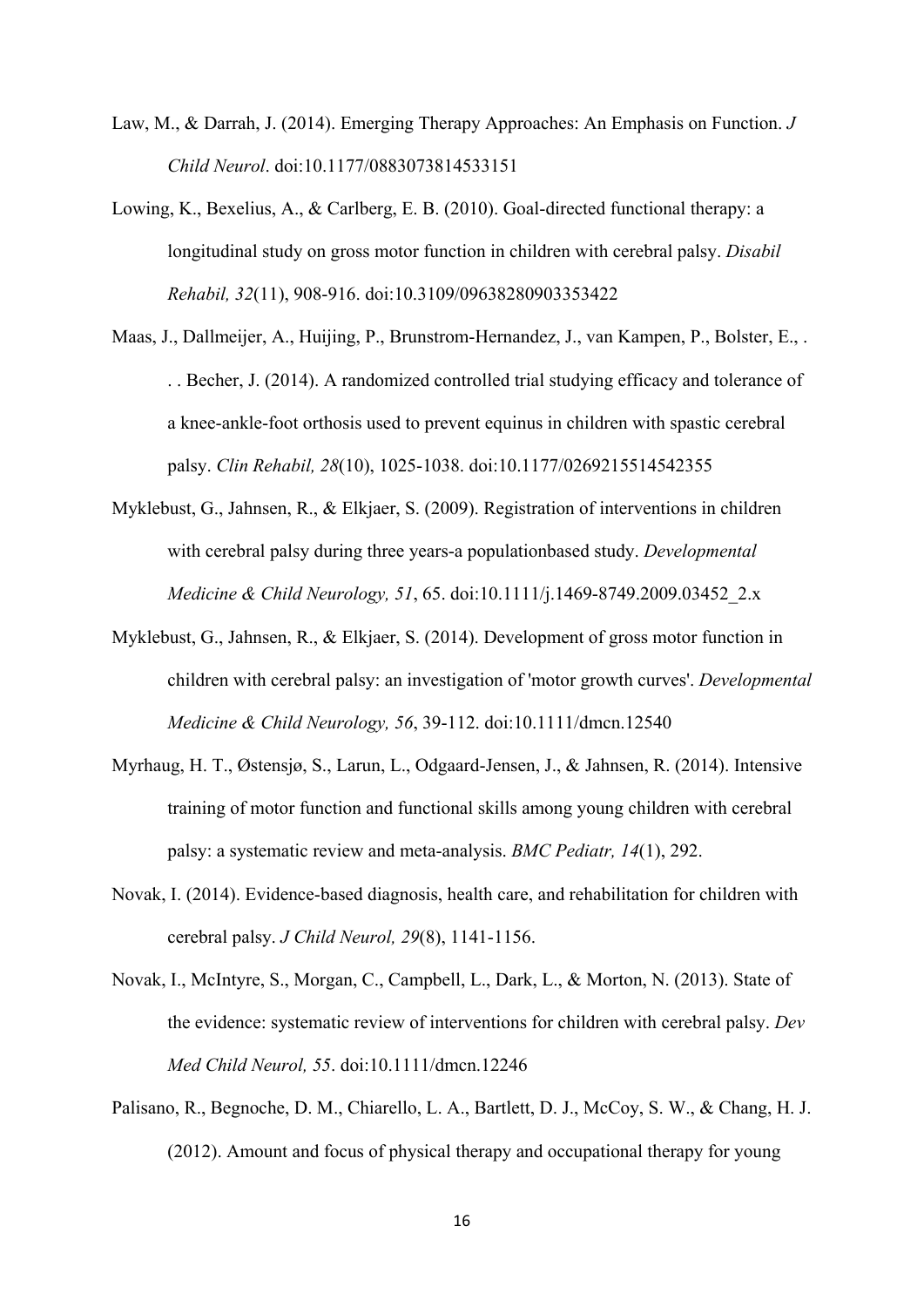children with cerebral palsy. *Phys Occup Ther Pediatr, 32*(4), 368-382. doi:10.3109/01942638.2012.715620

- Palisano, R., Hanna, S. E., Rosenbaum, P. L., Russell, D. J., Walter, S. D., Wood, E. P., . . . Galuppi, B. E. (2000). Validation of a model of gross motor function for children with cerebral palsy. *Phys Ther, 80*(10), 974-985.
- Palisano, R., Rosenbaum, P., Walter, S., Russell, D., Wood, E., & Galuppi, B. (1997). Development and reliability of a system to classify gross motor function in children with cerebral palsy. *Dev Med Child Neurol, 39*(4), 214-223.
- Rosenbaum, P., Paneth, N., Leviton, A., Goldstein, M., Bax, M., Damiano, D., . . . Jacobsson, B. (2007). A report: the definition and classification of cerebral palsy April 2006. *Dev Med Child Neurol Suppl, 109*, 8-14.
- Rosenbaum, P., Walter, S. D., Hanna, S. E., Palisano, R. J., Russell, D. J., Raina, P., . . . Galuppi, B. E. (2002). Prognosis for gross motor function in cerebral palsy: creation of motor development curves. *JAMA, 288*(11), 1357-1363.
- Russell, D. J., Rosenbaum, P., Wright, M., & Avery, L. M. (2013). *Gross motor function measure (gmfm-66 and gmfm-88): user's manual*. London: Mac Keith Press.
- Strobl, W., Theologis, T., Brunner, R., Kocer, S., Viehweger, E., Pascual-Pascual, I., & Placzek, R. (2015). Best clinical practice in botulinum toxin treatment for children with cerebral palsy. *Toxins (Basel), 7*(5), 1629-1648. doi:10.3390/toxins7051629
- Thomason, P., Selber, P., & Graham, H. K. (2013). Single Event Multilevel Surgery in children with bilateral spastic cerebral palsy: a 5 year prospective cohort study. *Gait Posture, 37*(1), 23-28. doi:10.1016/j.gaitpost.2012.05.022
- Vos, R. C., Becher, J. G., Voorman, J. M., Gorter, J. W., van Eck, M., van Meeteren, J., . . . Dallmeijer, A. J. (2016). Longitudinal Association Between Gross Motor Capacity and Neuromusculoskeletal Function in Children and Youth With Cerebral Palsy.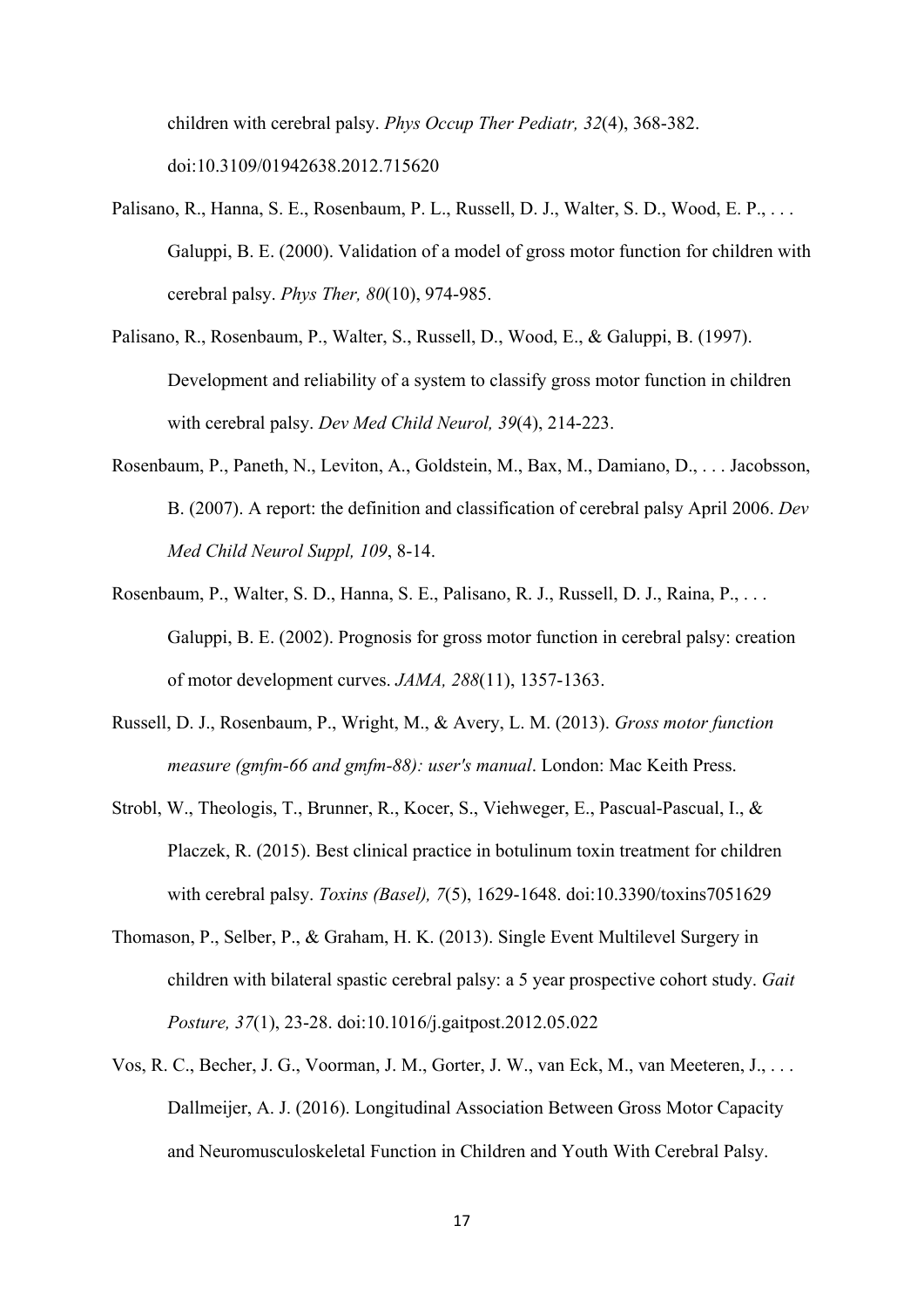*Archives of Physical Medicine and Rehabilitation, 97*(8), 1329-1337. doi:http://dx.doi.org/10.1016/j.apmr.2016.03.012

- WHO. (2001). *International classification of functioning, disability and health: ICF* (W. H. Organization Ed.): World Health Organization.
- Østensjø, S., Carlberg, E. B., & Vøllestad, N. K. (2004). Motor impairments in young children with cerebral palsy: relationship to gross motor function and everyday activities. *Developmental Medicine & Child Neurology, 46*(9), 580-589. doi:10.1111/j.1469-8749.2004.tb01021.x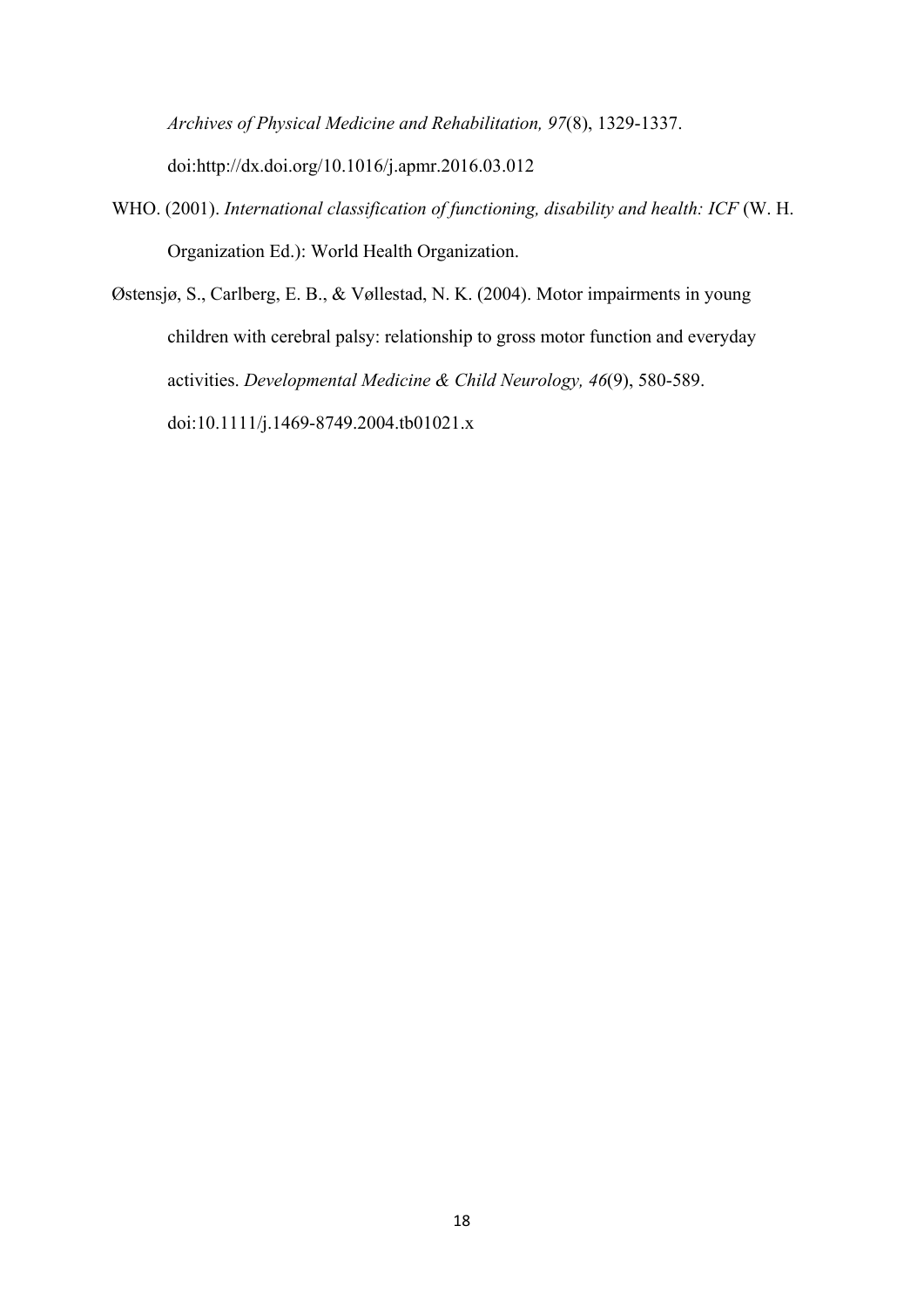|                                            | Study cohort | CPOP / CPRN <sup>2</sup> |
|--------------------------------------------|--------------|--------------------------|
| Sex                                        | N(%)         | $\frac{0}{0}$            |
| <b>Boys</b>                                | 256 (58)     | 57                       |
| Girls                                      | 186 (42)     | 43                       |
| Missing                                    | $\theta$     | $\overline{0}$           |
| $CP$ type                                  |              |                          |
| Unilateral right                           | 112(25)      | 27                       |
| Unilateral left                            | 84 (19)      | 18                       |
| Bilateral (diplegia)                       | 140 (32)     | 30                       |
| Bilateral (quadriplegia)                   | 60 (14)      | 14                       |
| Dyskinesia                                 | 30(7)        | 7                        |
| Ataxia                                     | 10(2)        | $\overline{3}$           |
| Not classified                             | 6(1)         | $\mathbf{1}$             |
| Missing                                    | $\mathbf{0}$ |                          |
| <b>GMFCS</b> level                         |              |                          |
| Ι                                          | 218 (49)     | 51                       |
| $\mathbf{I}$                               | 71 (16)      | 16                       |
| Ш                                          | 48(11)       | 8                        |
| IV                                         | 47(11)       | 9                        |
| V                                          | 58 (13)      | 14                       |
| Missing                                    | $\mathbf{0}$ | $\overline{2}$           |
| Intellectual ability <sup>1</sup>          |              |                          |
| Not measured (children <5 years)           | 102 (23)     |                          |
| Moderate or severe intellectual disability | 46(14)       | 17                       |
| Normal or minor intellectual disability    | 189 (56)     | 42                       |
| Missing (children $\geq$ 5 years)          | 105(31)      | 41                       |
| Speech <sup>1</sup>                        |              |                          |
| Not measured (children $\leq$ 5 years)     | 92(21)       |                          |
| Not understandable speech                  | 62(18)       | 25                       |
| Understandable speech                      | 225 (64)     | 52                       |
| Missing (children $\geq$ 5 years)          | 63 (18)      | 22                       |
| Epilepsy                                   |              |                          |
| Yes                                        | 101(23)      | 33                       |
| No                                         | 257 (58)     | 66                       |
| Missing                                    | 84 (19)      | $\mathbf{1}$             |
| Sensory problems                           |              |                          |
| Severe visual and/or hearing problems      | 19(4)        | 6/4                      |
| Not severe visual and/or hearing problems  | 267 (60)     | 90/93                    |
| Missing                                    | 156 (35)     | 4/4                      |
| Additional diagnosis                       |              |                          |
| Yes                                        | 8(2)         | 2                        |
| No                                         | 277(63)      | 96                       |
| Missing                                    | 157 (36)     | $\overline{2}$           |
| Eating problems                            |              |                          |
| Yes                                        | 102 (23)     | 23                       |
| No                                         | 265(60)      | 77                       |
| Missing                                    | 75(17)       | $\mathbf{1}$             |
| Total                                      | 442 (100)    |                          |

**Table 1:** Characteristics of the study cohort and the source population CPOP/CPRN

*Total* 442 (100) 1 Intellectual ability and speech – assessed in children ≥5 years 2 Annual report 2014 (CPRN home page).

Differences (%) between study and source cohorts were calculated by the use of Chi Square and Fisher exact test. No characteristics differed statistically significantly from each other.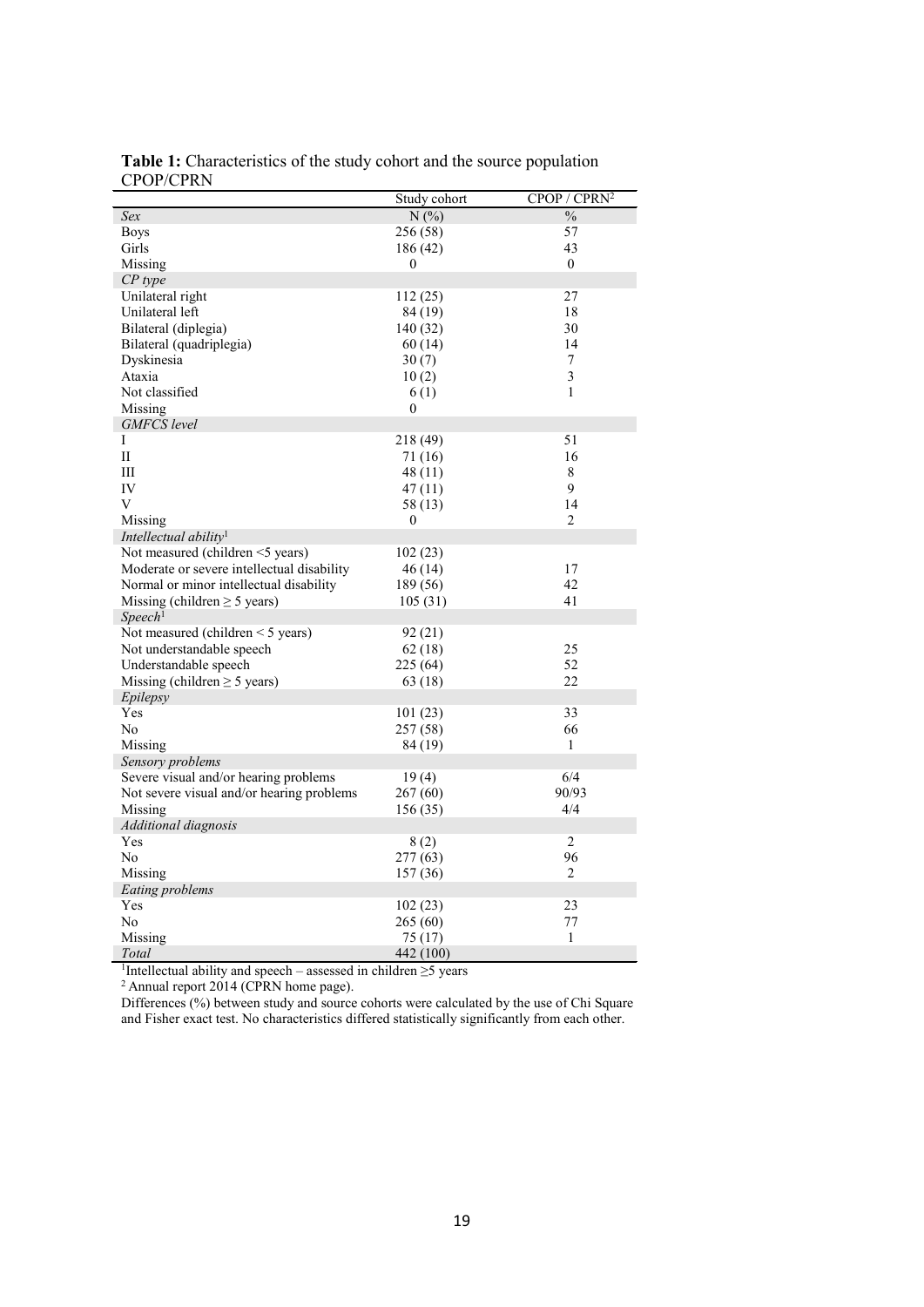| <b>ICF</b> level                                  | <b>Original variables</b>                                                                                                 | <b>Classifications / recoding</b>                                                              | Repeated measures <sup>1</sup> |              |  |
|---------------------------------------------------|---------------------------------------------------------------------------------------------------------------------------|------------------------------------------------------------------------------------------------|--------------------------------|--------------|--|
|                                                   |                                                                                                                           |                                                                                                | Children                       | Observations |  |
|                                                   |                                                                                                                           |                                                                                                | $\mathbf n$                    | $\mathbf n$  |  |
| <b>Body functions and structures, primary</b>     |                                                                                                                           |                                                                                                |                                |              |  |
| Gross motor function                              | GMFCS level. Ordinal 1 - 5                                                                                                | Original variable and coding                                                                   | No                             |              |  |
| Type of CP                                        | <b>SCPE</b> classifications<br>Categorical 1 - 6 (unilateral right / left,<br>bilateral (di / quad., dyskinesia, ataxia). | Original variable and coding                                                                   | No                             |              |  |
| Intellectual ability                              | 1. Standardized IQ test score, scale                                                                                      | Combined information:                                                                          | No                             |              |  |
|                                                   | 2. Clinical judgement, categorical                                                                                        | If $\geq$ 5 years:                                                                             |                                |              |  |
|                                                   | (normal or intellectual disability)                                                                                       | 1. IQ score corresponding to moderate to severe intellectual                                   |                                |              |  |
|                                                   |                                                                                                                           | disability or clinically judged as intellectual disability $=$                                 |                                |              |  |
|                                                   |                                                                                                                           | "intellectual disability"<br>2. Otherwise "not intellectual disability"                        |                                |              |  |
|                                                   |                                                                                                                           | If $\leq$ 5 years:                                                                             |                                |              |  |
|                                                   |                                                                                                                           | 3. "Intellectual ability unknown".                                                             |                                |              |  |
| Speech problems                                   | From normal to not understandable                                                                                         | Recoded:                                                                                       | No                             |              |  |
|                                                   | speech.                                                                                                                   | If $\geq$ 5 years:                                                                             |                                |              |  |
|                                                   | Ordinal 1-6                                                                                                               | 1. Very unclear or no understandable speech classified as                                      |                                |              |  |
|                                                   |                                                                                                                           | "not understandable speech"<br>2. Otherwise, "understandable speech"                           |                                |              |  |
|                                                   |                                                                                                                           | If $<$ 5 years:                                                                                |                                |              |  |
|                                                   |                                                                                                                           | 3. "Speech problems unknown"                                                                   |                                |              |  |
| Eating problems                                   | Dichotomous: Yes/No                                                                                                       | Original variable and coding                                                                   | No                             |              |  |
|                                                   |                                                                                                                           |                                                                                                |                                |              |  |
| Severe visual problems<br>Severe hearing problems | Dichotomous: Yes/No<br>Dichotomous: Yes/No                                                                                | Combined visual and hearing problems into:<br>1. "Severe visual and/or severe hearing problem" | No                             |              |  |
|                                                   |                                                                                                                           | 2. If else, "not severe visual and /or hearing problem"                                        |                                |              |  |
| <b>Body functions and structure, secondary</b>    |                                                                                                                           |                                                                                                |                                |              |  |
| Reduced range of motion (ROM)                     | Scale variable of degrees measured                                                                                        | Recoded. "Contracture or no contracture" (normal and to be                                     | 138 <sup>2</sup>               | $293^2$      |  |
|                                                   | with goniometer at hip, (abduction,                                                                                       | followed according to CPOP manual)                                                             |                                |              |  |
|                                                   | extension, in/outward rotation), knee                                                                                     | Dichotomous: Yes/No                                                                            |                                |              |  |
|                                                   | (extension, popliteal angle) and ankle                                                                                    | ROM was entered into the model both as contracture                                             |                                |              |  |
|                                                   | (dorsiflexion with extended knee) in                                                                                      | in single joints and as "one or more contractures"                                             |                                |              |  |
| Pain                                              | most affected leg<br>Dichotomous: Yes/No                                                                                  | Original variable and coding                                                                   | 252                            | 532          |  |

**Table 2:** Description of independent variables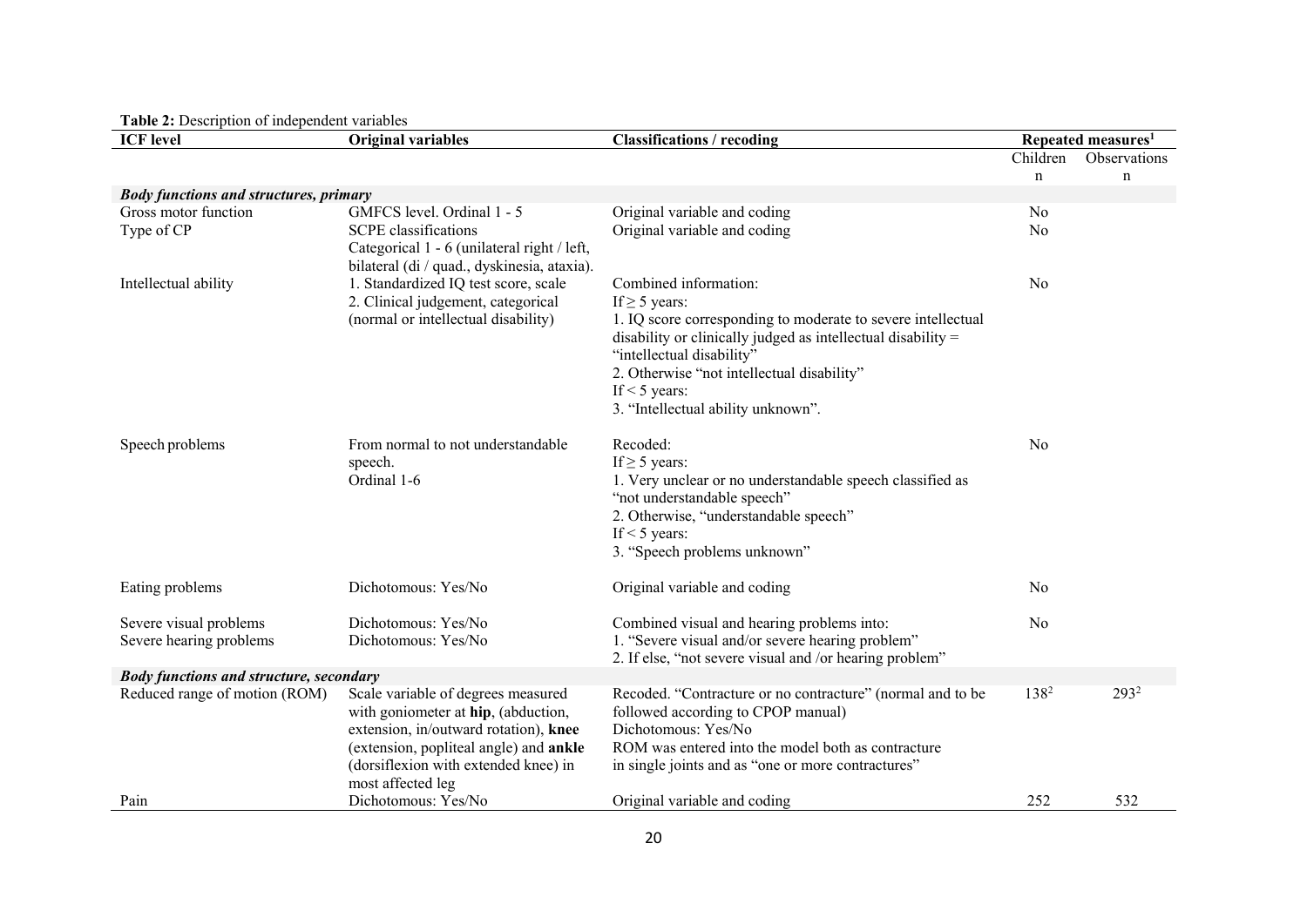| <b>Health</b>                                               |                                                                                                           |                                                                                                                                                                              |                                  |      |
|-------------------------------------------------------------|-----------------------------------------------------------------------------------------------------------|------------------------------------------------------------------------------------------------------------------------------------------------------------------------------|----------------------------------|------|
| Epilepsy<br>Additional diagnosis<br><b>Personal factors</b> | Dichotomous: Yes/No<br>Dichotomous: Yes/No                                                                | Original variable and coding<br>Original variable and coding                                                                                                                 | N <sub>o</sub><br>N <sub>0</sub> |      |
| Age<br>Sex                                                  | Scale variable of years<br>Dichotomous: Girl/boy                                                          | Original variable and coding<br>Original variable and coding                                                                                                                 | 442<br>No                        | 2048 |
| <b>Activity and participation</b>                           |                                                                                                           |                                                                                                                                                                              |                                  |      |
| Physical activity                                           | Participation in physical activity in<br>leisure time.<br>Dichotomous: Yes/No                             | Original variable and coding                                                                                                                                                 | 315                              | 948  |
| <b>Environmental factors, interventions</b>                 |                                                                                                           |                                                                                                                                                                              |                                  |      |
| Intensive training                                          | 1. Number of physical therapy sessions<br>per week<br>2. Participation in an intensive<br>program: Yes/no | Recoded. $\geq$ 3 sessions a week and /or intensive training<br>program classified as "intensive training". Otherwise, "not<br>intensive training".<br>Dichotomous: Yes / No | 324                              | 840  |
| Goals                                                       | Dichotomous: Yes/No                                                                                       | Original variable and coding                                                                                                                                                 | 360                              | 1136 |
|                                                             | Environmental factors, interventions aimed at body structure and functions                                |                                                                                                                                                                              |                                  |      |
| Botulinum toxin (BoNT-A) in<br>lower limbs                  | Dichotomous: Yes/No                                                                                       | Original variable and coding                                                                                                                                                 | 208                              | 569  |
| Intrathecal baclofen (ITB)                                  | Dichotomous: Yes/No                                                                                       | Original variable and coding                                                                                                                                                 | 13                               | 32   |
| Surgery in lower limbs                                      | Dichotomous: Yes/No                                                                                       | Original variable and coding                                                                                                                                                 | 80                               | 93   |
| Use of orthoses in foot, ankle,<br>knee, or hip             | Dichotomous: Yes/No                                                                                       | Original variable and coding                                                                                                                                                 | 380                              | 1479 |

GMFCS: Gross Motor Classification System. SCPE: Surveillance of Cerebral Palsy in Europe. CPOP: Cerebral Palsy Follow-up Program.

<sup>1</sup>Repeated measures: number of children having at least one positive observation, and total number of positive observations. No= not repeated (frequencies shown in Table 1).

<sup>2</sup> Numbers refer to ankle contractures.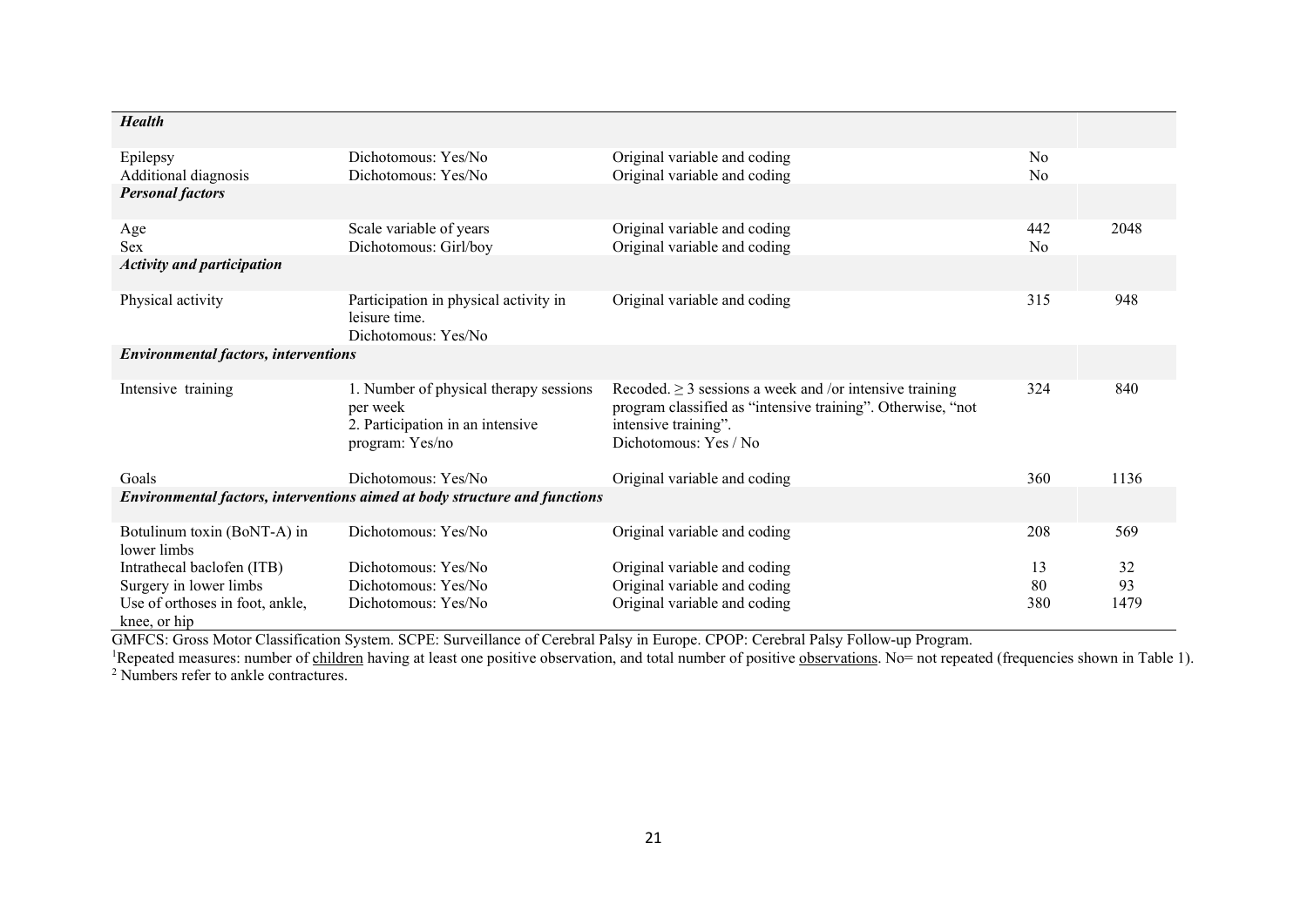| $\sum_{i=1}^{n} \sum_{i=1}^{n} \sum_{j=1}^{n} \sum_{i=1}^{n} \sum_{i=1}^{n} \sum_{j=1}^{n} \sum_{i=1}^{n} \sum_{j=1}^{n} \sum_{i=1}^{n} \sum_{j=1}^{n} \sum_{j=1}^{n} \sum_{i=1}^{n} \sum_{j=1}^{n} \sum_{i=1}^{n} \sum_{j=1}^{n} \sum_{j=1}^{n} \sum_{j=1}^{n} \sum_{j=1}^{n} \sum_{j=1}^{n} \sum_{j=1}^{n} \sum_{j=1}^{n} \sum_{j=1}^{n}$ |                      |                |                 |            |                 |                |                 |
|---------------------------------------------------------------------------------------------------------------------------------------------------------------------------------------------------------------------------------------------------------------------------------------------------------------------------------------------|----------------------|----------------|-----------------|------------|-----------------|----------------|-----------------|
|                                                                                                                                                                                                                                                                                                                                             | Complete cases model |                | Imputed model   |            |                 |                |                 |
|                                                                                                                                                                                                                                                                                                                                             | $N = 920$            |                |                 | $N = 2048$ |                 |                |                 |
| <b>Independent variables</b>                                                                                                                                                                                                                                                                                                                | <b>Estimate</b>      | 95% CI         | <i>p</i> -value |            | <b>Estimate</b> | 95% CI         | <i>p</i> -value |
| Intercept                                                                                                                                                                                                                                                                                                                                   | 48.0                 | 42.0, 54.0     | < 0.01          |            | 48.0            | 43.2, 52,7     | < 0.01          |
| Intensive training                                                                                                                                                                                                                                                                                                                          | 3.3                  | 1.0.5.5        | .005            |            | 3.3             | 0.5, 6.1       | 0.024           |
| Intellectual disability                                                                                                                                                                                                                                                                                                                     | $-24.2$              | $-33.2, -15.2$ | < 0.001         |            | $-18.2$         | $-24.4, -12.1$ | < 0.001         |
| Eating problems                                                                                                                                                                                                                                                                                                                             | $-10.5$              | $-18.5, -2.4$  | .011            |            | $-5.5$          | $-12.1, 1.1$   | 0.104           |
| Ankle contracture                                                                                                                                                                                                                                                                                                                           | 5.9                  | $-3.3, 15.2$   | .209            |            | 6.4             | $-2.9, 15.7$   | 0.176           |
| Age                                                                                                                                                                                                                                                                                                                                         | 2.1                  | 1.2, 3.0       | < 0.001         |            | 1.8             | 1.0, 2.5       | < 0.01          |
|                                                                                                                                                                                                                                                                                                                                             |                      |                |                 |            |                 |                |                 |
| Age * ankle contracture                                                                                                                                                                                                                                                                                                                     | $-1.9$               | $-3.6,-0.2$    | .026            |            | $-1.8$          | $-3.4, -0.3$   | 0.021           |

Table 3: Multivariable<sup>1</sup> and longitudinal associations between included independent variables and gross motor progress in children aged 2-12 years reported as mean increase or decrease in GMFM-66 percentiles with 95% confidence intervals (CI).

<sup>1</sup>Also adjusted for GMFCS levels